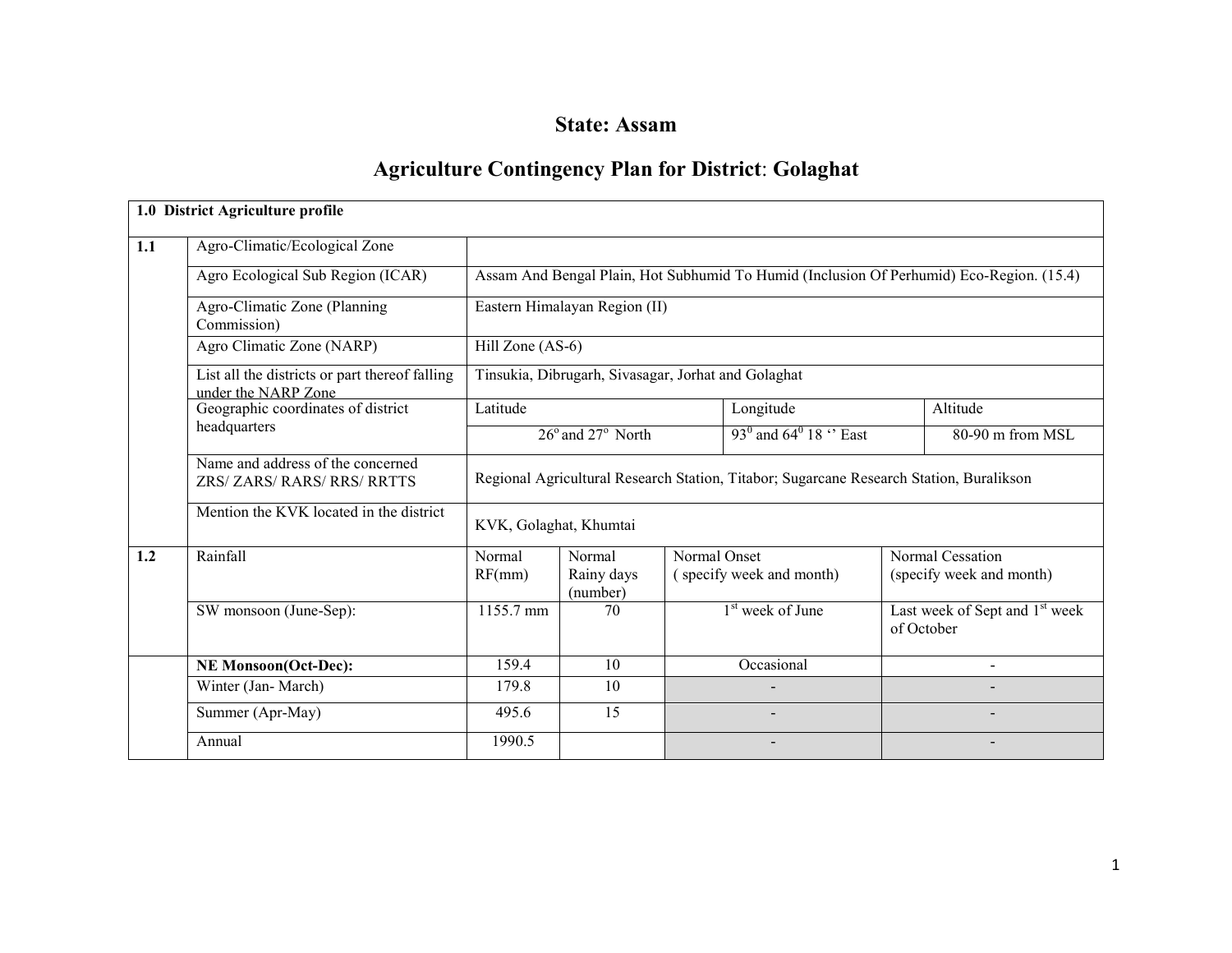| 1.3 | Land use         | Geographical        | <b>Cultivable</b> | Forest      | Land under         | Permanent          | Cultivable             | Land         | Barren and          | Current            | Other   | Land put     |
|-----|------------------|---------------------|-------------------|-------------|--------------------|--------------------|------------------------|--------------|---------------------|--------------------|---------|--------------|
|     | pattern of the   | area $(^{\circ}000$ | area              | area        | non-               | Pastures           | wasteland              | under        | uncultivable        | Fallows            | fallows | or non       |
|     | district (latest | ha)                 | $(900)$ ha)       | $(900)$ ha) | agricultural       | $(000 \text{ ha})$ | $(^{o}000 \text{ ha})$ | Misc.        | land $(^{\circ}000$ | $(000 \text{ ha})$ | (000)   | agricultural |
|     | statistics)      |                     |                   |             | use $(^{\circ}000$ |                    |                        | tree         | ha)                 |                    | ha      | use          |
|     |                  |                     |                   |             | ha)                |                    |                        | crops and    |                     |                    |         |              |
|     |                  |                     |                   |             |                    |                    |                        | groves       |                     |                    |         |              |
|     |                  |                     |                   |             |                    |                    |                        | $(5000)$ ha) |                     |                    |         |              |
|     | Area $(900)$ ha) | 350.2               | 143.79            | 136.29      | 29.46              | 6.3                | 3.8                    | 13.3         | 11.0                | 3.9                | 2.3     | 29.46        |
|     |                  |                     |                   |             |                    |                    |                        |              |                     |                    |         |              |

| 1.4 | Major Soils (common names like red sandy loam deep soils | Area ('000 ha)           | Percent (%) of total         |
|-----|----------------------------------------------------------|--------------------------|------------------------------|
|     | $(\text{etc.})^*$                                        |                          |                              |
|     | 1 Red clayey soils / Alluvial soil                       | $\overline{\phantom{0}}$ | 80% of total area            |
|     | 2 Lateritic soils                                        | $\blacksquare$           | 5%<br>$\textsf{\textbf{66}}$ |
|     | 3 Alluvial colluvial soils (partly saline)               | $\blacksquare$           | $\sim$                       |
|     | 4 Alluvial-colluvial soils                               | $\blacksquare$           | $\overline{\phantom{a}}$     |
|     | 5 Lateritic gravelly soils                               | $\sim$                   | $\overline{\phantom{a}}$     |
|     | 6 Rock land and water bodies                             | $-$                      |                              |
|     | 7 Medium deep black soils                                | $\overline{\phantom{a}}$ | $\overline{\phantom{a}}$     |
|     | 8 Red gravelly loam soils                                | $\sim$                   | $\blacksquare$               |
|     | 9 Red gravelly clay loam soils                           | $\blacksquare$           | $\sim$                       |
|     | Others (specify): inceptisol                             |                          | 70%                          |
|     | Entisol                                                  |                          | 25%                          |
|     | <b>Ultisol</b>                                           |                          | $5\%$                        |
|     | Loamy sand (block Medziphema)                            |                          |                              |
|     | Sandy loam (block Dhansiripar, Niuland, Kuhuboto)        |                          |                              |

 \* mention colour, depth and texture (heavy, light, sandy, loamy, clayey etc) and give vernacular name, if any, in brackets (data source: Soil Resource Maps of NBSS&LUP). : ENCLOSED SOIL MAP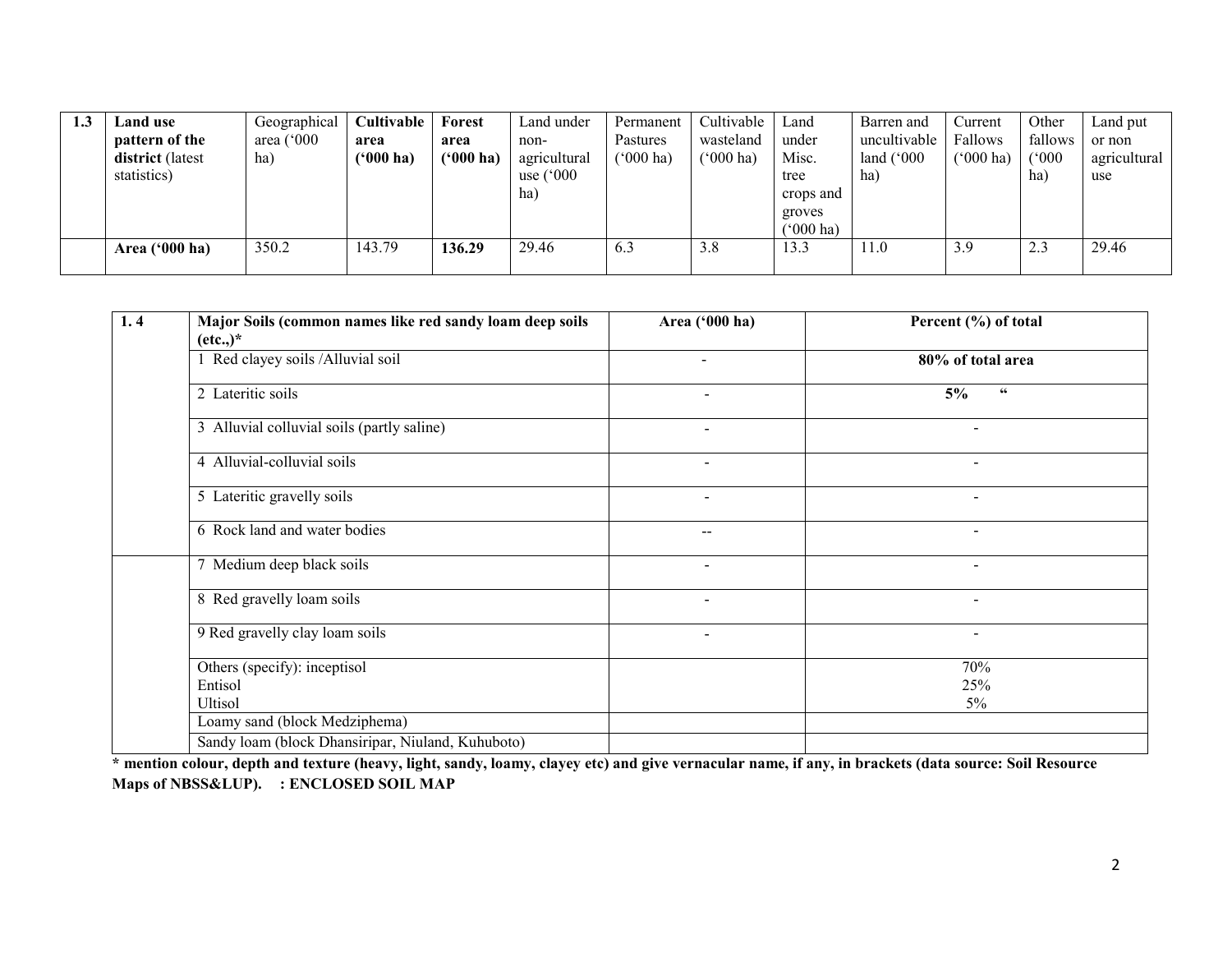| 1.5 | <b>Agricultural land use</b>                                                                            | Area ('000 ha)                   |              | Cropping intensity % |                                                                                                   |
|-----|---------------------------------------------------------------------------------------------------------|----------------------------------|--------------|----------------------|---------------------------------------------------------------------------------------------------|
|     | Net sown area                                                                                           | 143.79                           |              | 153.7%               |                                                                                                   |
|     | Area sown more than once                                                                                | 52.6                             |              |                      |                                                                                                   |
|     | Gross cropped area                                                                                      | 221.14                           |              |                      |                                                                                                   |
|     |                                                                                                         |                                  |              |                      |                                                                                                   |
| 1.6 | Irrigation                                                                                              | Area ('000 ha)                   |              |                      |                                                                                                   |
|     | Net irrigated area                                                                                      | 11.07                            |              |                      |                                                                                                   |
|     | Gross irrigated area                                                                                    | 11.07                            |              |                      |                                                                                                   |
|     | Rain fed area                                                                                           | 132.72                           |              |                      |                                                                                                   |
|     | <b>Sources of Irrigation</b>                                                                            | <b>Number</b>                    | Area (ha)    |                      | % of total irrigated area                                                                         |
|     | Canals**                                                                                                |                                  |              |                      |                                                                                                   |
|     | Tanks                                                                                                   | $120$ nos.                       |              | 60 ha                | 0.54%                                                                                             |
|     | Open wells**                                                                                            |                                  |              |                      |                                                                                                   |
|     | Bore wells                                                                                              | 1195 nos.                        |              | 1195 ha              | 10.8%                                                                                             |
|     | Lift irrigation schemes**                                                                               |                                  |              |                      |                                                                                                   |
|     | Micro-irrigation**                                                                                      |                                  |              |                      |                                                                                                   |
|     | Other sources (please specify) Drip Irrigation                                                          | 40                               |              | 40 ha                | 0.36%                                                                                             |
|     | <b>Total Irrigated Area</b>                                                                             |                                  |              |                      |                                                                                                   |
|     | Pump sets                                                                                               | 5536 nos.                        |              | 738 ha               |                                                                                                   |
|     | No. of Tractors                                                                                         | 165 nos.                         |              | 400 ha/day           |                                                                                                   |
|     | Groundwater availability and use* (Data<br>source: State/Central Ground water<br>Department /Board)**** | No. of blocks/<br><b>Tehsils</b> | $(\% )$ area |                      | Quality of water (specify the<br>problem such as high levels of<br>arsenic, fluoride, saline etc) |
|     | Over exploited                                                                                          |                                  |              |                      |                                                                                                   |
|     | Critical                                                                                                |                                  |              |                      |                                                                                                   |
|     | Semi-critical                                                                                           |                                  |              |                      |                                                                                                   |
|     | Safe                                                                                                    |                                  |              |                      |                                                                                                   |
|     | Wastewater availability and use                                                                         |                                  |              |                      |                                                                                                   |
|     | Ground water quality                                                                                    |                                  |              |                      |                                                                                                   |

\*\* Information not available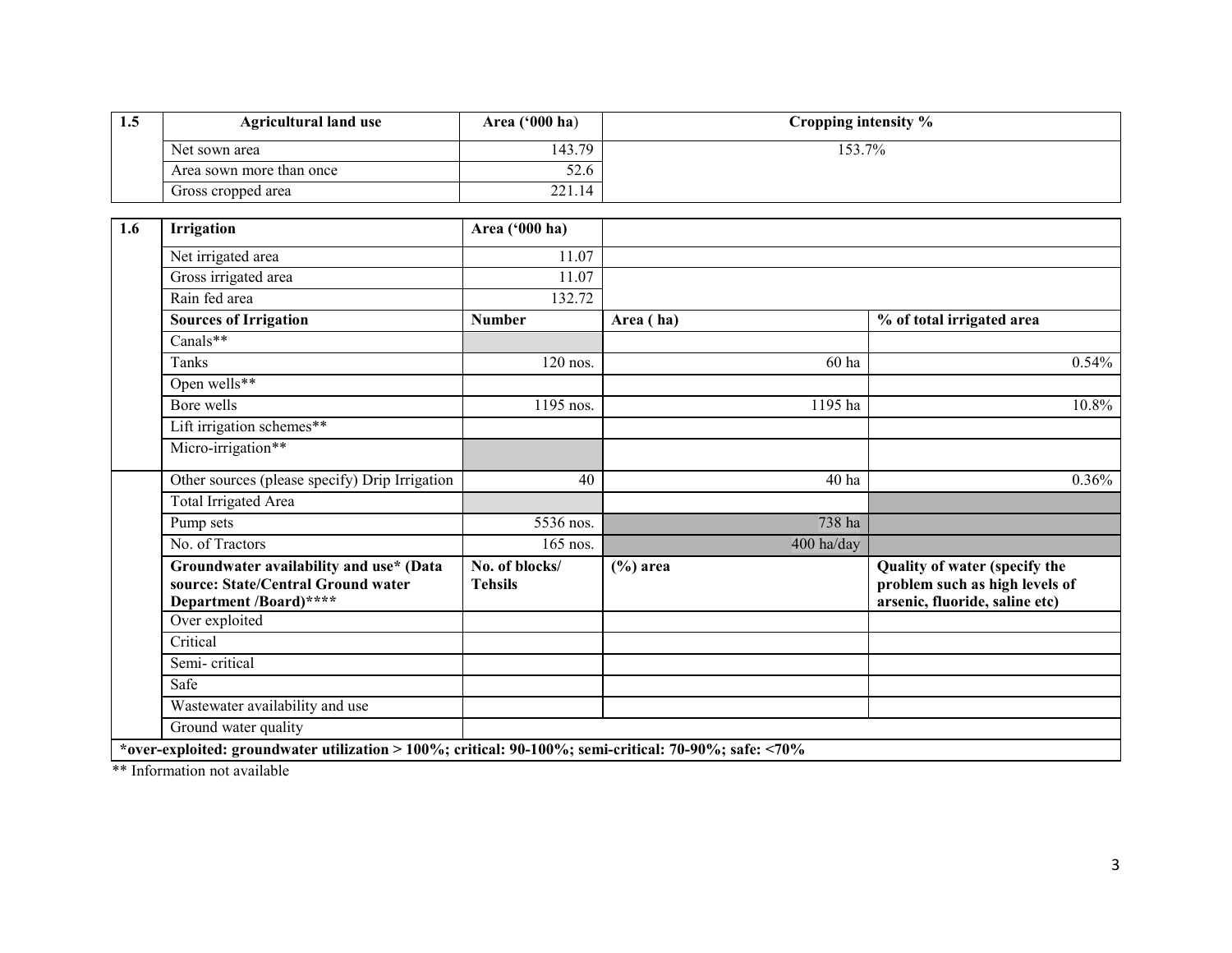| $\overline{1.7a}$ | <b>Major field crops</b><br>cultivated |                  |               |              |                  | Area ('000 ha)   |              |                   |        |
|-------------------|----------------------------------------|------------------|---------------|--------------|------------------|------------------|--------------|-------------------|--------|
|                   |                                        |                  | <b>Kharif</b> |              |                  | Rabi             |              | <b>Summer</b>     | Grand  |
|                   |                                        | <b>Irrigated</b> | Rainfed       | <b>Total</b> | <b>Irrigated</b> | Rainfed          | <b>Total</b> |                   | total  |
|                   | Jhum paddy                             |                  |               |              |                  |                  |              |                   |        |
|                   | <b>TRC/WRC Paddy</b>                   |                  |               | 107.29       |                  |                  | 107.29       | 3.08              | 110.36 |
|                   | <b>Maize</b>                           |                  |               | 0.28         |                  |                  | 0.151        |                   | 0.431  |
|                   | Soybean                                |                  |               |              |                  |                  |              |                   |        |
|                   | <b>Linseed</b>                         |                  |               |              |                  |                  | 0.01         |                   | 0.01   |
|                   | Rapeseed/mustard                       |                  |               |              |                  |                  | 5.39         |                   | 5.39   |
| 1.7 <sub>b</sub>  | Horticulture crops -<br><b>Fruits</b>  |                  |               |              |                  |                  |              |                   |        |
|                   |                                        |                  | <b>Total</b>  |              |                  | <b>Irrigated</b> |              | Rainfed ('000 ha) |        |
|                   | Pineapple                              |                  |               | 0.254        |                  |                  |              |                   | 0.254  |
|                   | Banana                                 |                  |               | 2.812        |                  |                  |              |                   | 2.812  |
|                   | Lemon                                  |                  |               | 1.461        |                  |                  |              |                   | 1.461  |
|                   | Orange                                 |                  |               | 0.176        |                  |                  |              |                   | 0.176  |

# 1.7 Area under major field crops & horticulture (as per latest figures) (Specify year 2007-08)

| 1.7c | Horticulture crops - | Total area ('000 ha) | Irrigated area ('000 ha) | Rainfed area ('000 ha) |
|------|----------------------|----------------------|--------------------------|------------------------|
|      | egetables            |                      |                          |                        |
|      |                      |                      |                          |                        |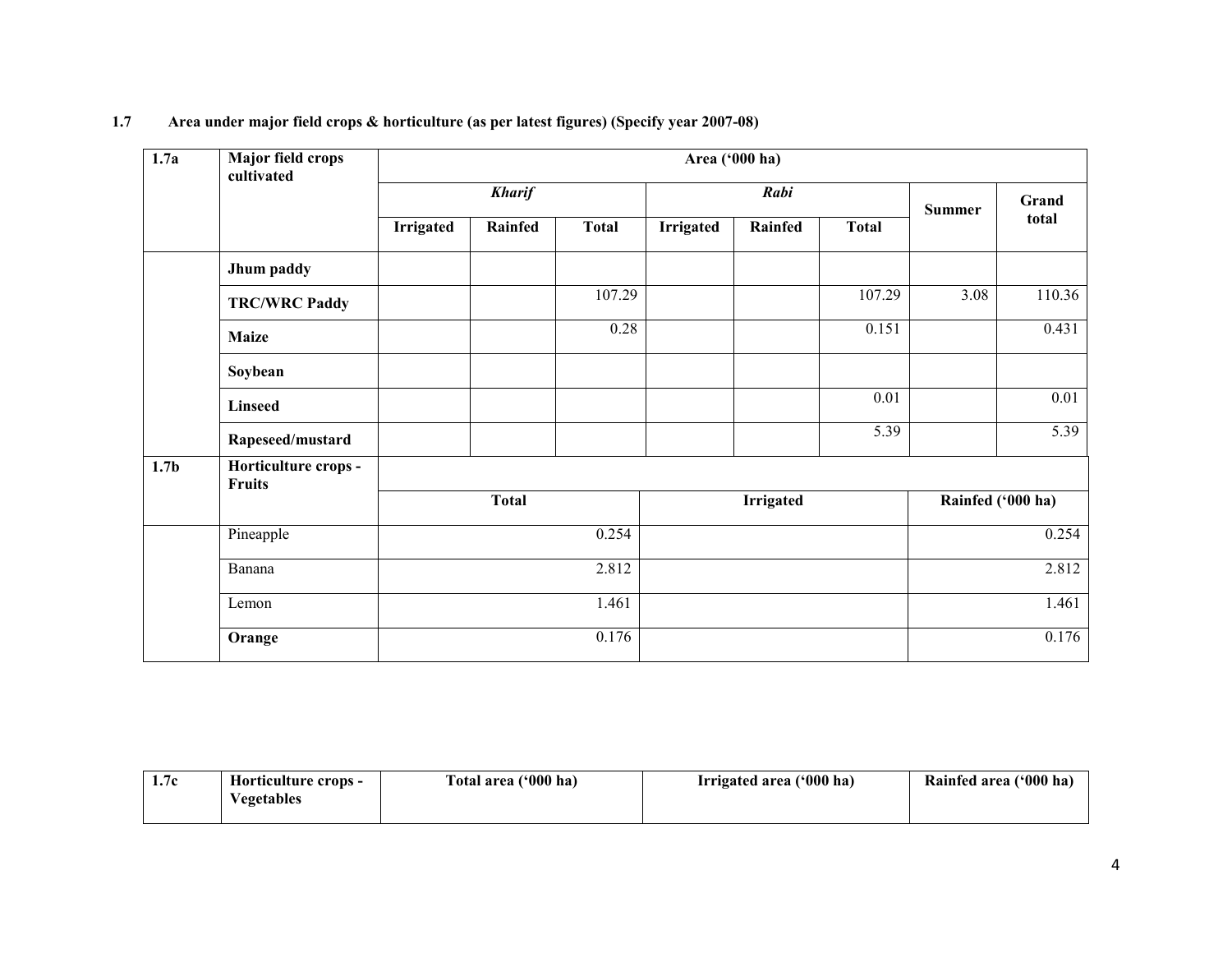|                     | Cabbage                                | 1.076                | $\blacksquare$           |                             |     | $\blacksquare$         |
|---------------------|----------------------------------------|----------------------|--------------------------|-----------------------------|-----|------------------------|
|                     | Chilli                                 | 0.209                | $\sim$                   |                             |     | $\blacksquare$         |
|                     | Lai patta                              |                      | $\blacksquare$           |                             |     | $\blacksquare$         |
|                     | Colocasia                              | 1.012                |                          |                             |     |                        |
|                     | <b>Tomato</b>                          | 1.295                | $\overline{\phantom{0}}$ |                             |     | $\blacksquare$         |
|                     |                                        |                      |                          |                             |     |                        |
| 1.7d                | <b>Medicinal and</b><br>Aromatic crops | Total area ('000 ha) | Irrigated area ('000 ha) |                             |     | Rainfed area ('000 ha) |
|                     | Agar                                   | $\overline{0.8}$     |                          |                             |     | $\overline{0.8}$       |
|                     | Amla                                   | 0.025                |                          |                             |     | 0.025                  |
|                     | Carrambolla                            | 0.015                |                          |                             |     | 0.015                  |
|                     | Black pepper                           | 0.485                |                          | 0.01                        |     | 0.495                  |
| 1.7e                | <b>Plantation crops</b>                | Total area ('000 ha) | Irrigated area ('000 ha) |                             |     | Rainfed area ('000 ha) |
| $\mathbf{1}$        |                                        |                      |                          |                             |     |                        |
|                     |                                        |                      |                          |                             |     |                        |
| $\overline{2}$      |                                        |                      |                          |                             |     |                        |
| Others<br>(Specify) | Eg., industrial<br>pulpwood crops etc. |                      |                          |                             |     |                        |
| 1.7f                | <b>Fodder crops</b>                    | Total area (ha)      | Irrigated area ('000 ha) | Rainfed area<br>$(900)$ ha) |     | Re marks               |
| 1                   | Maize                                  | 100.00               | $\blacksquare$           |                             | 0.1 |                        |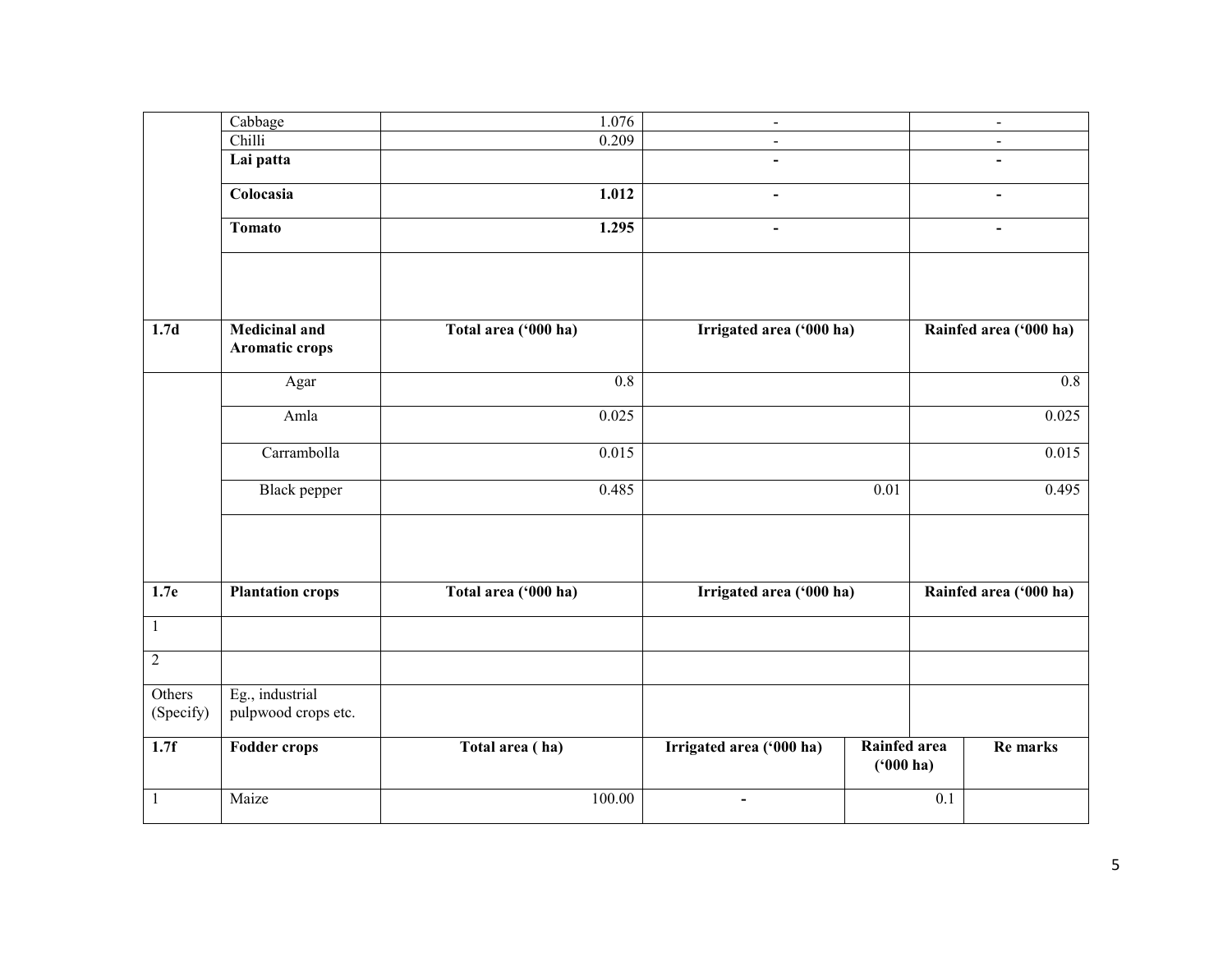| $\overline{2}$      |                     |        |                |       |                                     |
|---------------------|---------------------|--------|----------------|-------|-------------------------------------|
| Others<br>(Specify) |                     |        |                |       |                                     |
| 1.7g                | <b>Grazing land</b> |        |                |       | <b>Information not</b><br>available |
| 1.7 <sub>h</sub>    | Sericulture etc     |        | $\blacksquare$ |       | $\overline{\phantom{a}}$            |
|                     | Muga                | 101.00 |                | 0.101 |                                     |
|                     | Mulbery             | 18.00  |                | 0.018 |                                     |
|                     | Eri                 | 4.00   |                | 0.004 |                                     |
| 1.7i                | Others (specify)    |        |                |       |                                     |

| 1.8 | Livestock (in number)                          | <b>Male</b> ('000) | Female ('000)             | <b>Total ('000)</b>      |
|-----|------------------------------------------------|--------------------|---------------------------|--------------------------|
|     |                                                |                    |                           |                          |
|     | Non descriptive Cattle (local low yielding)    | 260012             | 219676                    | 480288                   |
|     | Crossbred cattle                               | 1169               | 1515                      | 2684                     |
|     | Non descriptive Buffaloes (local low yielding) | 28939              | 20630                     | 41569                    |
|     | <b>Graded Buffaloes</b>                        |                    | $\overline{\phantom{0}}$  | $\overline{\phantom{a}}$ |
|     | Goat                                           | 89256              | 148748                    | 238004                   |
|     | Sheep                                          |                    | 25                        | 36                       |
|     | Others (Camel, Pig, Yak etc.)                  |                    |                           |                          |
|     | $(i)$ Pig                                      | 44581              | 44557                     | 89138                    |
|     | (ii) Mithun                                    |                    | ۰.                        | $\blacksquare$           |
|     | Commercial dairy farms (Number)                |                    |                           |                          |
| 1.9 | <b>Poultry</b>                                 | No. of farms       | Total No. of birds ('000) |                          |
|     | Commercial                                     | 6873               |                           | $\overline{\phantom{0}}$ |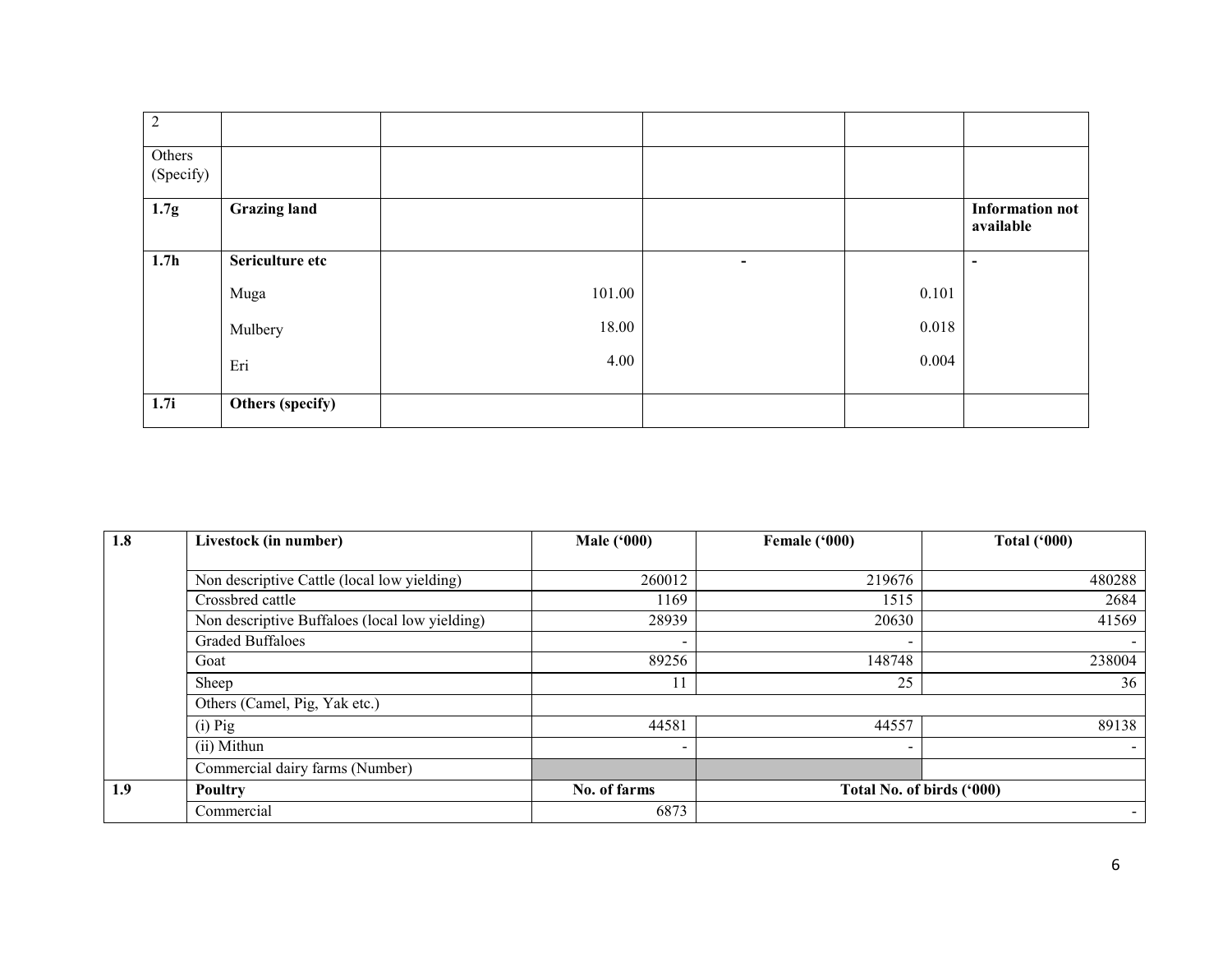|      | Backyard                                                              |                                                  |                        |                        | $\overline{\phantom{a}}$ |                          |                                          |                      |                   |                                                        | 626873                                         |  |
|------|-----------------------------------------------------------------------|--------------------------------------------------|------------------------|------------------------|--------------------------|--------------------------|------------------------------------------|----------------------|-------------------|--------------------------------------------------------|------------------------------------------------|--|
| 1.10 | <b>Fisheries (Data source: Chief Planning Officer of district)</b>    |                                                  |                        |                        |                          |                          |                                          |                      |                   |                                                        |                                                |  |
|      | A. Capture                                                            |                                                  |                        |                        |                          |                          |                                          |                      |                   |                                                        |                                                |  |
|      | i) Marine (Data Source:                                               | No. of fishermen<br><b>Fisheries Department)</b> |                        |                        | <b>Boats</b>             |                          | <b>Nets</b>                              |                      |                   |                                                        | <b>Storage facilities</b><br>(Ice plants etc.) |  |
|      |                                                                       |                                                  |                        | Mechanized             |                          | Non-<br>mechanized       | Mechanized<br>(Trawl nets,<br>Gill nets) |                      |                   | Non-mechanized<br>(Shore Seines,<br>Stake & trap nets) |                                                |  |
|      |                                                                       |                                                  | Not applicable         |                        |                          |                          |                                          |                      |                   |                                                        |                                                |  |
|      | ii) Inland (Data Source:                                              |                                                  | No. Farmer owned ponds |                        |                          | <b>No. of Reservoirs</b> |                                          | No. of village tanks |                   |                                                        | No of ponds& tanks                             |  |
|      | <b>Fisheries Department)</b>                                          | 6836 Nos.                                        |                        |                        |                          |                          |                                          | 240 Nos.             |                   |                                                        | 6836 Nos.                                      |  |
|      |                                                                       |                                                  |                        |                        |                          |                          |                                          |                      | (Community Tanks) |                                                        |                                                |  |
|      | <b>B.</b> Culture                                                     |                                                  |                        |                        |                          |                          |                                          |                      |                   |                                                        |                                                |  |
|      |                                                                       |                                                  |                        | Water Spread Area (ha) |                          |                          | Yield (t/ha)                             |                      |                   |                                                        | Production ('000 tons)                         |  |
|      | i) Brackish water (Data Source:<br><b>MPEDA/Fisheries Department)</b> |                                                  |                        |                        |                          |                          | $\blacksquare$                           |                      |                   |                                                        | $\overline{\phantom{a}}$                       |  |
|      | Department)                                                           | ii) Fresh water (Data Source: Fisheries          |                        |                        | 80992.60 ha              |                          | 0.09803 MT                               |                      |                   | 7940 MT                                                |                                                |  |
|      | <b>Others</b>                                                         |                                                  |                        |                        |                          |                          |                                          |                      |                   |                                                        |                                                |  |

## 1.11 Production and Productivity of major crops (Average of last 5 years: 2004, 05, 06, 07, 08)

| 1.11 | Name of                                                           |                              | <b>Kharif</b>                  | Rabi                          |                         |                        | Summer                  | <b>Total</b>                 | Crop                           |                                          |  |  |
|------|-------------------------------------------------------------------|------------------------------|--------------------------------|-------------------------------|-------------------------|------------------------|-------------------------|------------------------------|--------------------------------|------------------------------------------|--|--|
|      | crop                                                              | <b>Production</b><br>(000 t) | <b>Productivity</b><br>(kg/ha) | <b>Production</b><br>(1000 t) | Productivity<br>(kg/ha) | Production<br>('000 t) | Productivity<br>(kg/ha) | <b>Production</b><br>(000 t) | <b>Productivity</b><br>(kg/ha) | residue<br>as<br>fodder<br>('000<br>tons |  |  |
|      | Major Field crops (Crops to be identified based on total acreage) |                              |                                |                               |                         |                        |                         |                              |                                |                                          |  |  |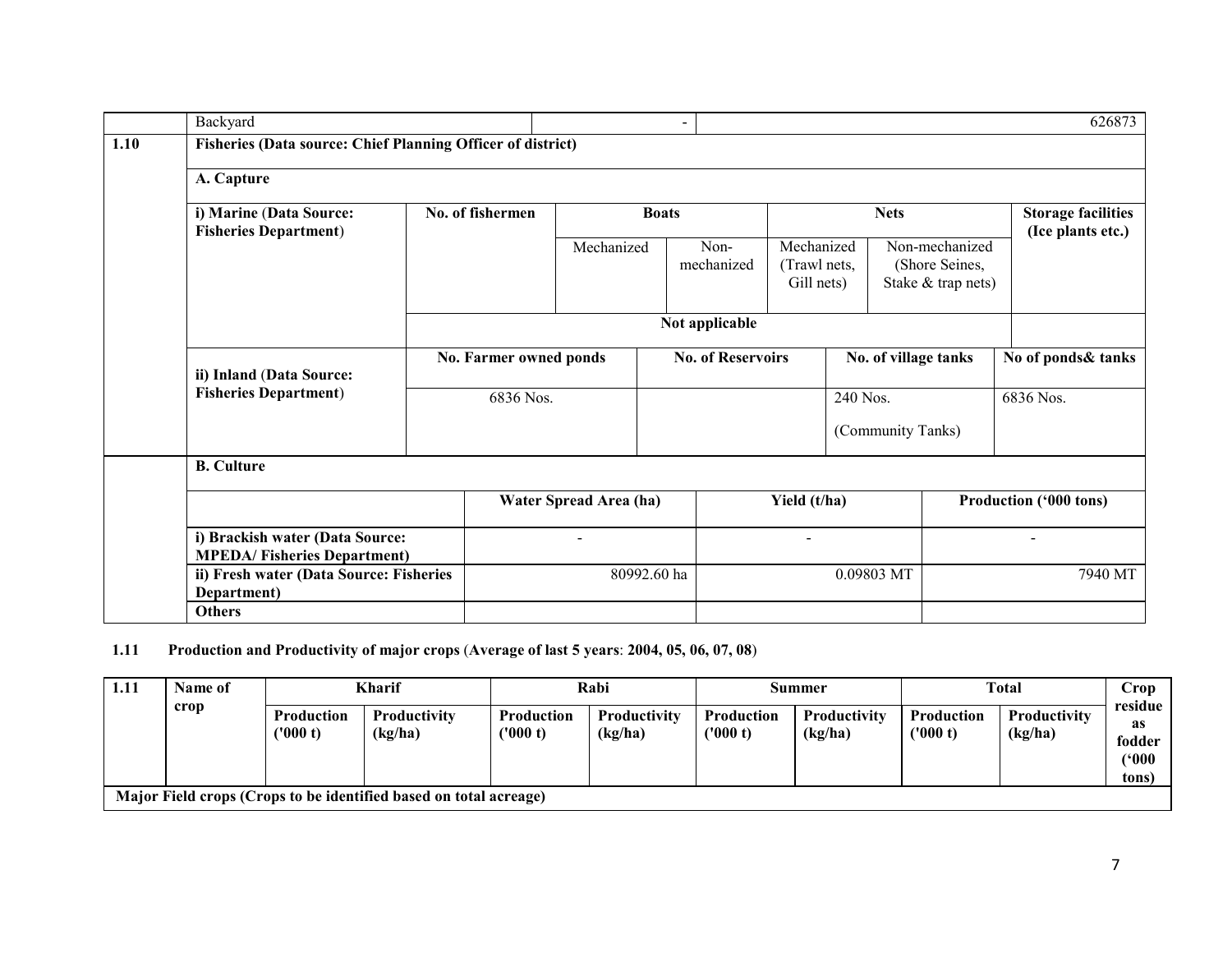| <b>Autumn</b><br>rice        | 4.678                    | 1697                                                                      | $\overline{\phantom{0}}$ | $\overline{\phantom{a}}$ | $\overline{\phantom{a}}$ |                          | 4.678    | 1697  |  |
|------------------------------|--------------------------|---------------------------------------------------------------------------|--------------------------|--------------------------|--------------------------|--------------------------|----------|-------|--|
| Winter rice                  | 134.686                  | 1922                                                                      | $\overline{\phantom{0}}$ |                          | $\blacksquare$           | $\overline{\phantom{0}}$ | 134.686  | 1922  |  |
| <b>Summer</b><br>Rice        | $\blacksquare$           | $\sim$                                                                    | $\sim$                   | $\sim$                   | 7.163                    | 1966                     | 7.163    | 1966  |  |
| Rapeseed &<br><b>Mustard</b> | $\overline{\phantom{0}}$ | $\sim$                                                                    | 2.231                    | 521                      | $\sim$                   | $\overline{\phantom{a}}$ | 2.231    | 521   |  |
| Potato                       | $\sim$                   | $\sim$                                                                    | 12192.00                 | 5473                     | $\sim$                   |                          | 12192.00 | 5473  |  |
| Sugarcane                    | 92.614                   | 56514                                                                     | $\overline{\phantom{a}}$ |                          | $\overline{\phantom{0}}$ | $\overline{\phantom{0}}$ | 92.614   | 56514 |  |
|                              |                          |                                                                           |                          |                          |                          |                          |          |       |  |
|                              |                          | Major Horticultural crops (Crops to be identified based on total acreage) |                          |                          |                          |                          |          |       |  |
| Banana                       |                          |                                                                           |                          |                          |                          |                          | 37.956   | 13848 |  |
| Papaya                       |                          |                                                                           |                          |                          |                          |                          | 3.678    | 16213 |  |
| Pineapple                    |                          |                                                                           |                          |                          |                          |                          | 3.825    | 13090 |  |
| Orange                       |                          |                                                                           |                          |                          |                          |                          | 0.629    | 10120 |  |
| Turmeric                     |                          |                                                                           |                          |                          |                          |                          | 0.161    | 3000  |  |
| Ginger                       |                          |                                                                           |                          |                          |                          |                          | 14.7     | 15000 |  |
| Tomato                       |                          |                                                                           |                          |                          |                          |                          | 18.0     | 20000 |  |

√

| 1.12 | Sowing window for 5 major | Winter paddy | <b>Summer Paddy</b> | Rapeseed/Mustard | Sugarcane     | Greengram/Blackgram |
|------|---------------------------|--------------|---------------------|------------------|---------------|---------------------|
|      | field crops               |              |                     |                  |               |                     |
|      | (start and end of normal  |              |                     |                  |               |                     |
|      | sowing period)            |              |                     |                  |               |                     |
|      | Kharif-Rainfed            | Jun-Aug      | Jun-July            |                  | March - April | July-August         |
|      | Kharif-Irrigated          |              |                     |                  |               |                     |
|      | Rabi-Rainfed              |              |                     | Oct-Nov          |               |                     |
|      | Rabi-Irrigated            |              |                     |                  |               |                     |

| 1.13 | What is the major contingency the district is prone to? (Tick mark) | Regular | Occasional | <b>None</b> |
|------|---------------------------------------------------------------------|---------|------------|-------------|
|      | Drought                                                             |         |            |             |
|      | T1<br>Flood                                                         |         |            |             |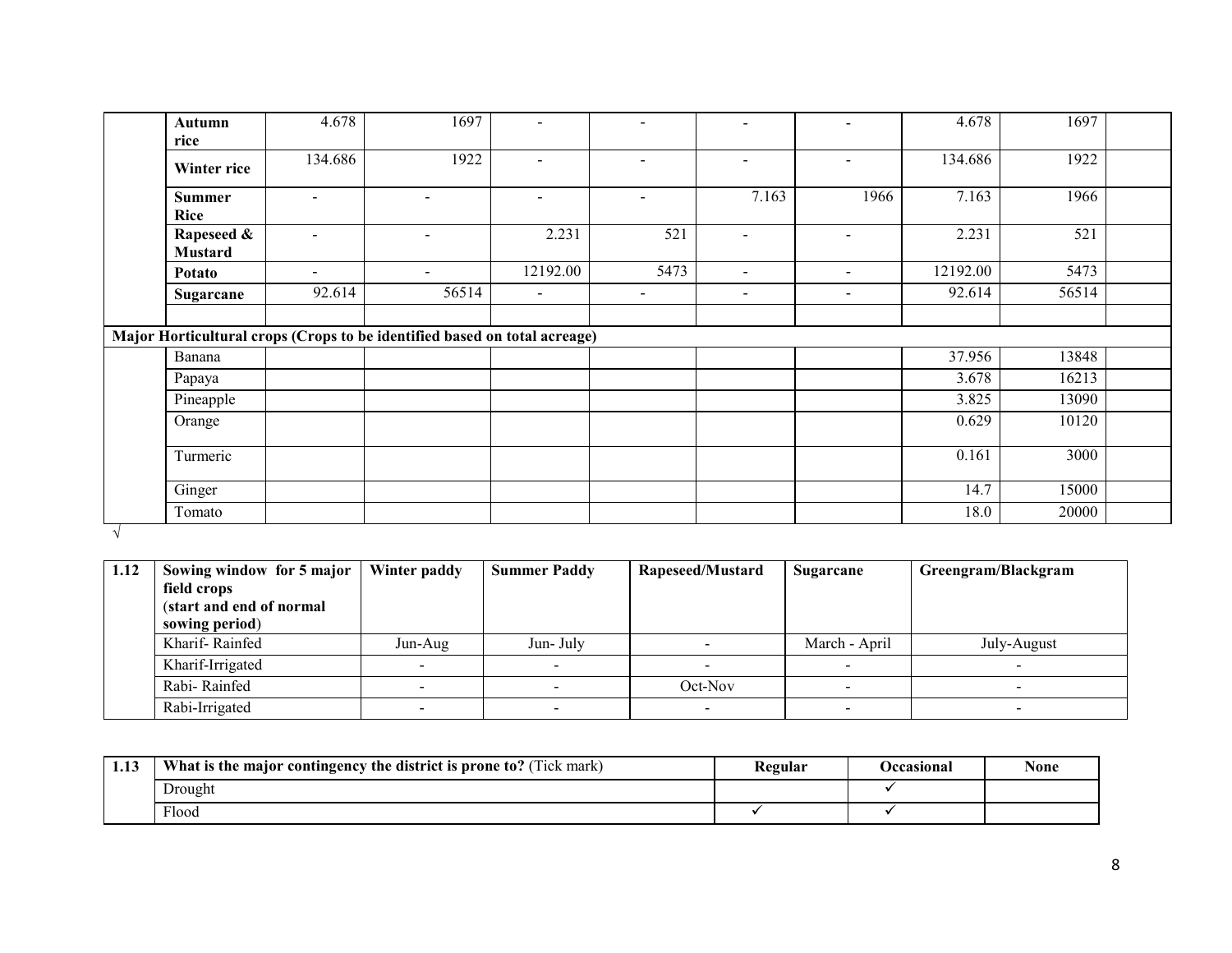| Cyclone                              |  |  |
|--------------------------------------|--|--|
| Hail storm                           |  |  |
| Heat wave                            |  |  |
| Cold wave                            |  |  |
| Frost                                |  |  |
| Sea water intrusion                  |  |  |
| Pests and disease outbreak (specify) |  |  |
| Others (specify)                     |  |  |

# 6 out of 10 years = Regular

| 1.14 | Include Digital maps of<br>the district for | Location map of district within State as Annexure I | Enclosed: Yes |
|------|---------------------------------------------|-----------------------------------------------------|---------------|
|      |                                             | Mean annual rainfall as Annexure 2                  | Enclosed: no  |
|      |                                             | Soil map as Annexure 3                              | Enclosed: Yes |

## 2.0 Strategies for weather related contingencies

# 2.1 Drought

# 2.1.1 Rain fed situation - the monsoon is normal not delayed

| Condition           |                        |                                            |                   | <b>Suggested Contingency measures</b> |                             |
|---------------------|------------------------|--------------------------------------------|-------------------|---------------------------------------|-----------------------------|
| <b>Early season</b> | <b>Major Farming</b>   | Normal Crop / Cropping system <sup>o</sup> | Change in crop /  | Agronomic measures <sup>a</sup>       | <b>Remarks</b> on           |
| drought             | situation <sup>a</sup> |                                            | cropping system   |                                       | Implementation <sup>e</sup> |
| (delayed onset)     |                        |                                            | including variety |                                       |                             |
|                     | Upland (sandy to       | Summer vegetables, like okra, ridge gourd, | No change         | Organic manure using                  | Collaboration with          |
| Delay by 2          | sandy loam soil,       | bitter gourd, cucumber, snake gourd        |                   | mulch materials,                      | Technology                  |
| weeks (June 3rd     | loamy high             | Sugarcane                                  | No change         | irrigation                            | mission                     |
| week)               | rainfall, acidic)      | Banana, Pineapple,                         |                   | Irrigation                            | Do                          |
|                     |                        |                                            | No change         |                                       |                             |
|                     |                        |                                            |                   | Mulching material                     | Do                          |
|                     |                        | Pea                                        | No change         |                                       |                             |
|                     |                        |                                            |                   | Irrigation                            | Do                          |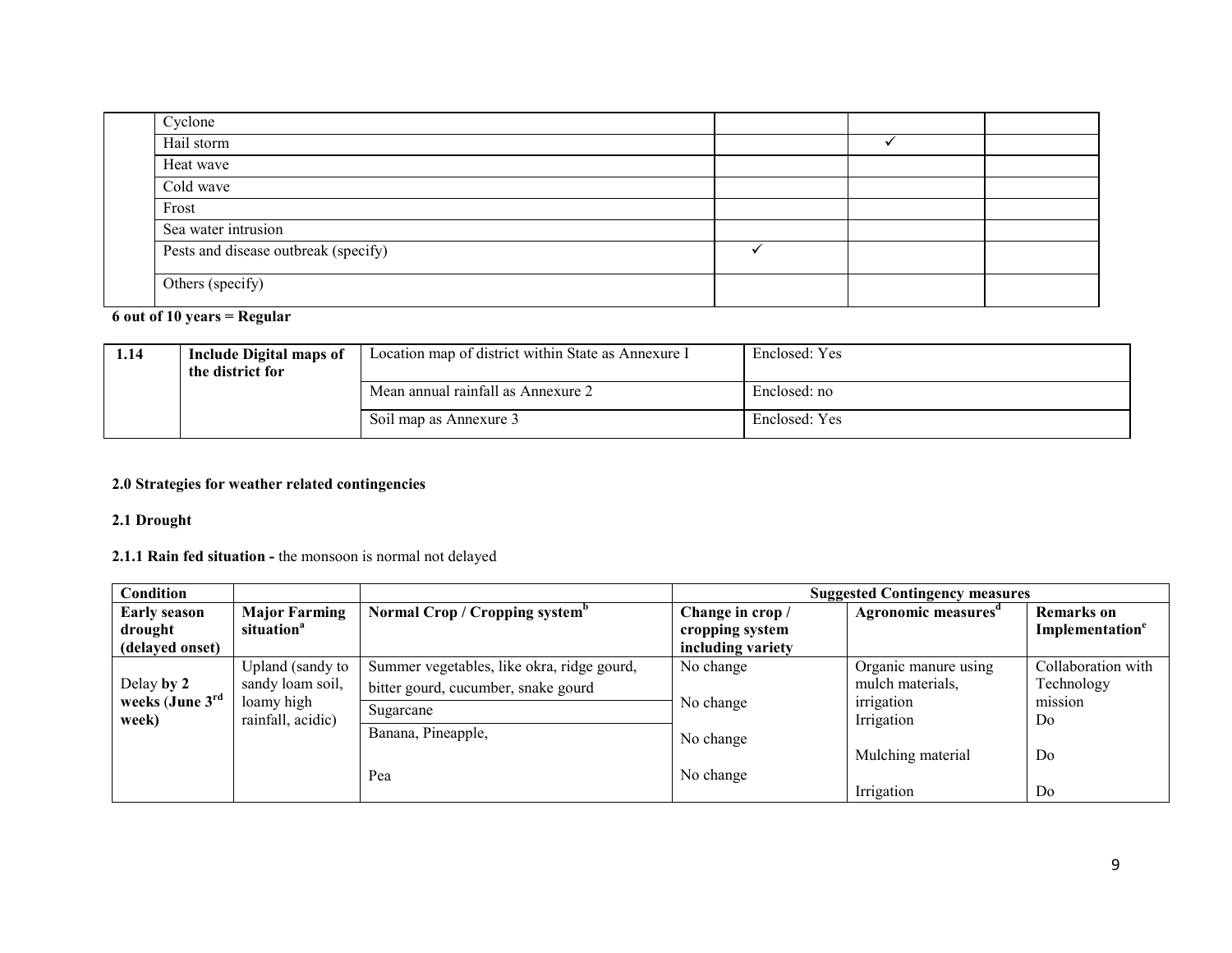| Medium & low<br>land (clay to clay<br>loam, acidic,<br>high rainfall) | Winter rice, var-Ranjit, Bahadur, Mahshury,<br>other local varieties | No change | Sowing delay, irrigation<br>for timely sowing at<br>nursery bed | Use of STW |
|-----------------------------------------------------------------------|----------------------------------------------------------------------|-----------|-----------------------------------------------------------------|------------|
|                                                                       |                                                                      |           |                                                                 |            |

The monsoon is normal not delayed

| <b>Condition</b>                                              |                                                                               |                                                                |                                                                                                   | <b>Suggested Contingency measures</b>                                                                                                                    |                                                          |
|---------------------------------------------------------------|-------------------------------------------------------------------------------|----------------------------------------------------------------|---------------------------------------------------------------------------------------------------|----------------------------------------------------------------------------------------------------------------------------------------------------------|----------------------------------------------------------|
| Early<br>season<br>drought<br>(delayed<br>onset)              | Major<br>Farming<br>situation <sup>a</sup>                                    | Normal Crop/cropping system <sup>b</sup>                       | Change in<br>crop/cropping<br>system <sup>c</sup>                                                 | Agronomic measures <sup>d</sup>                                                                                                                          | <b>Remarks</b> on<br>Implementation <sup>e</sup>         |
| Delay by 4<br>weeks<br>(Specify)<br>month)<br><b>July 1st</b> | Upland (sandy<br>to sandy loam<br>soil, loamy<br>high rainfall,<br>acidic     | Summer vegetables, Seasamum,<br>Blackgram, green gram          | No change as the<br>vegetables attain<br>maturity stage                                           | for<br>preparation<br>Land<br>blackgram, green<br>gram,<br>Use<br>-of<br>seasamum.<br>mulching and irrigation,<br>harvesting of vegetables<br>Irrigation | Collaboration with<br>Technology mission,<br><b>RKVY</b> |
| week                                                          |                                                                               | Sugarcane<br>Banana ,pineapple<br>Pea                          | No change<br>No change<br>No change                                                               | Mulching, Irrigation<br>Irrigation                                                                                                                       | Do<br>Do                                                 |
|                                                               | 2) Medium $&$<br>low land (clay<br>to clay loam,<br>acidic, high<br>rainfall) | Winter paddy, var: Ranjit, Bahadur,<br>Mahshuri, local variety | Use of varieties like<br>Prafulla, Gitesh<br>available at AAU,<br>Jorhat for staggard<br>planting | Irrigation for seed bed<br>of<br>preparation,<br>use<br>community nursery, res-<br>owing if necessary                                                    | Do<br>STW with the help of<br>RKVY, NFSM                 |

The monsoon is normal not delayed

| $\complement$ ondition |                        |                              | <b>Suggested Contingency measures</b> |                    |                 |  |
|------------------------|------------------------|------------------------------|---------------------------------------|--------------------|-----------------|--|
| <b>Early season</b>    | <b>Maior Farming</b>   | Normal Crop/cropping system" | $\Box$ hange in crop/cropping         | Agronomic measures | Remarks on      |  |
| drought(delay          | situation <sup>a</sup> |                              | svstem                                |                    | Implementation' |  |
| ed onset)              |                        |                              |                                       |                    |                 |  |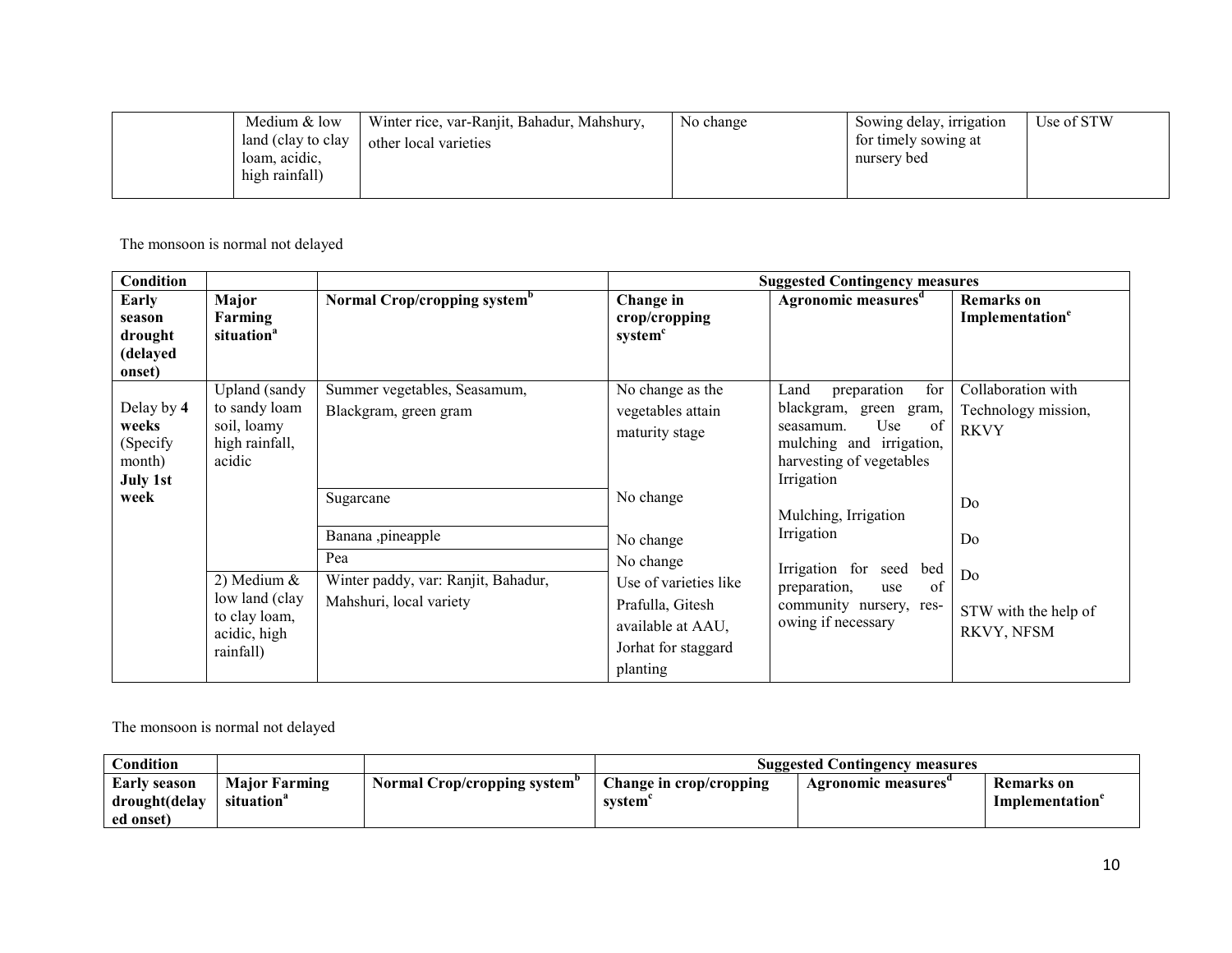| Delay by $6$<br>weeks (Specify<br>month)<br>July 3 <sup>rd</sup> week | Upland (sandy to<br>sandy loam soil,<br>loamy high rainfall,<br>acidic   | Blackgram, Green gram,<br>Seasamum<br>Sugarcane<br>Banana, Pineapple<br>Pea | Blackgram,<br>greengram,<br>varieties<br>seasamum.<br>are<br>available with AAU.<br>No change<br>No change<br>No change | Go for line sowing,<br>intercrop of seasamum<br>with blackgram and green<br>gram<br>Irrigation<br>Irrigation, fertilization<br>irrigation | Collaboration with<br><b>RKVY</b><br>D <sub>0</sub><br>NHM & RKVY |
|-----------------------------------------------------------------------|--------------------------------------------------------------------------|-----------------------------------------------------------------------------|-------------------------------------------------------------------------------------------------------------------------|-------------------------------------------------------------------------------------------------------------------------------------------|-------------------------------------------------------------------|
|                                                                       | 2) Medium & low<br>land (clay to clay<br>loam, acidic, high<br>rainfall) | Winter rice Var: HYV and local                                              | Growing of photoperiod<br>sensitive varieties like<br>Manohar Sali, Andrew Sali,<br>Biraj                               | Irrigation for nursery,<br>planting in closer spray<br>and increased no. of<br>seedling per hill.                                         | RKVY, NFSM                                                        |

The monsoon is normal not delayed

| Condition                                               |                                                                               |                                                                   | <b>Suggested Contingency measures</b>                                                                   |                                                                                                              |                                                  |
|---------------------------------------------------------|-------------------------------------------------------------------------------|-------------------------------------------------------------------|---------------------------------------------------------------------------------------------------------|--------------------------------------------------------------------------------------------------------------|--------------------------------------------------|
| <b>Early season</b><br>drought(delayed<br>onset)        | Major<br>Farming<br>situation <sup>a</sup>                                    | <b>Normal Crop/cropping</b><br>system <sup>b</sup>                | Change in crop/cropping system <sup>c</sup>                                                             | Agronomic measures <sup>d</sup>                                                                              | <b>Remarks</b> on<br>Implementation <sup>e</sup> |
| Delay by 8 weeks<br>(Specify month)<br>August 1 st week | Upland (sandy<br>to sandy loam<br>soil, loamy<br>high rainfall,<br>acidic     | Summer<br>vegetables,<br>Blackgram,<br>Green<br>gram,<br>Seasamum | Instead of summer vegetables go for<br>early rabi vegetables like cabbage,<br>cauliflower, radish etc.  | Black gram, green gram,<br>seasamum, sowing,<br>thining                                                      | <b>RKVY</b>                                      |
|                                                         |                                                                               | Sugarcane<br>Banana, pineapple<br>Pea                             | No change<br>No change<br>No change                                                                     | Irrigation<br>Irrigation                                                                                     | RKVY, NFSM                                       |
|                                                         | 2) Medium $&$<br>low land (clay<br>to clay loam,<br>acidic, high<br>rainfall) | Winter rice, Var: Local                                           | Short duration HYV & photoperiod<br>sensitive varieties like Luit, Kapili,<br>Manohar Sali, Andrew sali | Direct seeding of<br>germinated<br>seed/transplanting of<br>varieties like Luit, Kapili<br>at closer spacing | RKVY, NFSM                                       |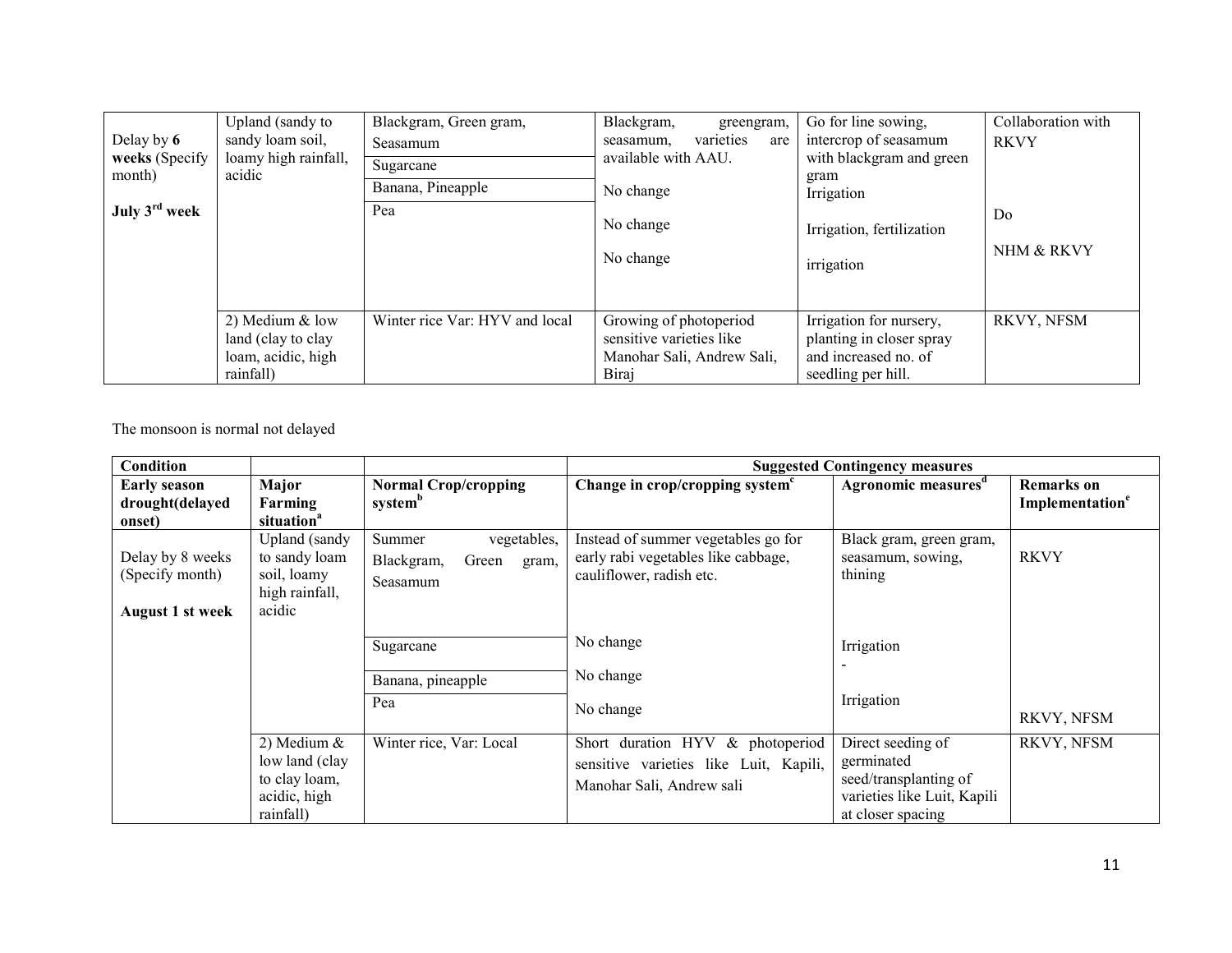| <b>Condition</b>     |                        |                                          |                                          | <b>Suggested Contingency measures</b> |                   |
|----------------------|------------------------|------------------------------------------|------------------------------------------|---------------------------------------|-------------------|
| <b>Early season</b>  | <b>Major Farming</b>   | Normal Crop/cropping system <sup>b</sup> | Crop management <sup>c</sup>             | Soil nutrient &                       | <b>Remarks</b> on |
| drought (Normal      | situation <sup>a</sup> |                                          |                                          | moisture                              | Implementatio     |
| onset)               |                        |                                          |                                          | conservation                          | $n^e$             |
|                      |                        |                                          |                                          | measures <sup>a</sup>                 |                   |
|                      | 1) Upland (High        | Summer vegetables - Rabi vegetables      | Mulching is necessary for                | Application of                        |                   |
| <b>Normal onset</b>  | rainfall, sandy loam   |                                          | vegetable seedling                       | organic manure is                     |                   |
| followed by 15-20    | to sandy clay loam)    | Kharif pulse/oilseed - Rabi pulse/       |                                          | necessary for rabi                    |                   |
| days dry spell after |                        | Oilseed                                  |                                          | crops                                 |                   |
| sowing leading to    |                        |                                          | Re-sowing is advocated if                |                                       |                   |
| poor                 |                        |                                          | germination is poor                      |                                       |                   |
| germination/crop     |                        |                                          |                                          | Application of                        |                   |
| stand etc.           |                        |                                          |                                          | organic manure is                     |                   |
|                      | 2. Medium & Low        |                                          | Life saving irrigation for<br>rabi crops | necessary for rabi                    |                   |
|                      | land (High rainfall,   |                                          |                                          | crops                                 |                   |
|                      | Sandy clay loam to     | Winter rice-Fallow                       |                                          |                                       |                   |
|                      | clay loam)             |                                          | Life saving irrigation for               |                                       |                   |
|                      |                        | Winter rice-Rabi vegetables              | rabi crops                               |                                       |                   |
|                      |                        |                                          |                                          |                                       |                   |
|                      |                        | Winter rice-Rabi oilseed/pulses          |                                          |                                       |                   |
|                      |                        |                                          |                                          |                                       |                   |

| Condition                                                                                        |                                                            |                                          |                                                     | <b>Suggested Contingency measures</b>                |                                                  |
|--------------------------------------------------------------------------------------------------|------------------------------------------------------------|------------------------------------------|-----------------------------------------------------|------------------------------------------------------|--------------------------------------------------|
| Mid season drought<br>(long dry spell,<br>consecutive 2 weeks<br>rainless $(>2.5$ mm)<br>period) | <b>Major Farming</b><br>situation <sup>a</sup>             | Normal Crop/cropping system <sup>b</sup> | Crop management <sup>c</sup>                        | Soil nutrient &<br>moisture conservation<br>measues" | <b>Remarks</b> on<br>Implementation <sup>e</sup> |
| At vegetative stage                                                                              | <b>Upland</b> (High<br>$\left( \right)$<br>rainfall, sandy | Summer vegetables - Rabi<br>vegetables   | Mulching may be provided,<br>irrigation if possible | Spraying of anti-<br>transpirant, avoid use of       |                                                  |
|                                                                                                  | loam to sandy                                              |                                          |                                                     | remaining dose of<br>fertilizer, spray of Kcl        |                                                  |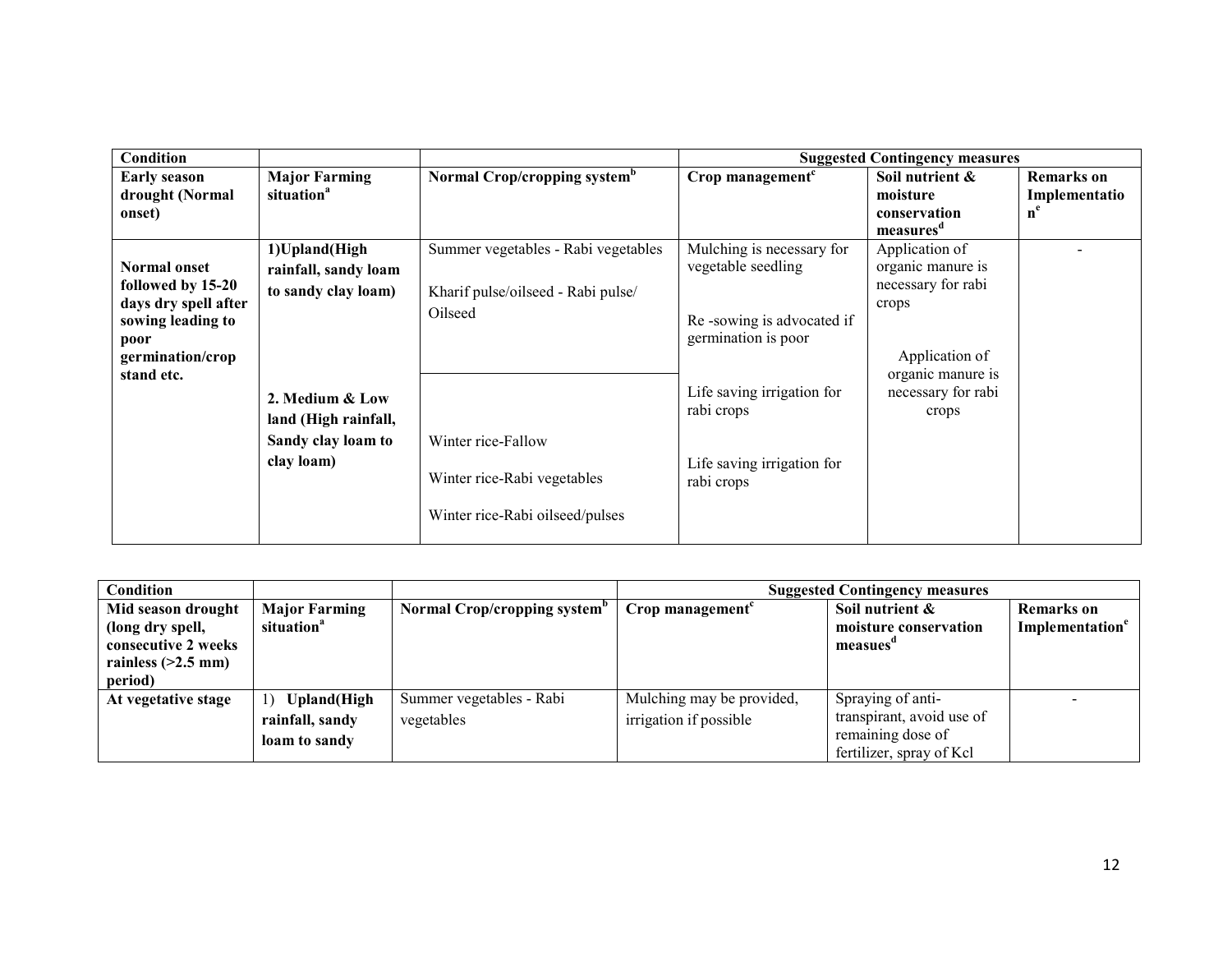| clay loam)                                                                       | Kharif pulse/oilseed - Rabi<br>pulse/Oilseed                                         | Mulching may be provided,<br>irrigation if possible                        | Spraying of anti-<br>transpirant, avoid use of<br>remaining dose of<br>fertilizer, spray of Kcl |  |
|----------------------------------------------------------------------------------|--------------------------------------------------------------------------------------|----------------------------------------------------------------------------|-------------------------------------------------------------------------------------------------|--|
| 2. Medium $\&$<br>Low land (High<br>rainfall, Sandy<br>clay loam to clay<br>loam | Winter rice-Fallow<br>Winter rice-Rabi vegetables<br>Winter rice-Rabi oilseed/pulses | Irrigation if possible<br>Irrigation for rabi<br>vegetables/oilseed/pulses | Spraying of anti-<br>transpirant, avoid use of<br>remaining dose of<br>fertilizer, spray of Kcl |  |

| <b>Condition</b>                          |                                                                               |                                                                                      |                                                                         | <b>Suggested Contingency measures</b>                                                           |                                                  |
|-------------------------------------------|-------------------------------------------------------------------------------|--------------------------------------------------------------------------------------|-------------------------------------------------------------------------|-------------------------------------------------------------------------------------------------|--------------------------------------------------|
| Mid season<br>drought (long<br>dry spell) | <b>Major Farming</b><br>situation <sup>a</sup>                                | Normal Crop/cropping system <sup>b</sup>                                             | Crop management <sup>c</sup>                                            | Soil nutrient &<br>moisture conservation<br>measrues <sup>d</sup>                               | <b>Remarks</b> on<br>Implementation <sup>e</sup> |
| At flowering/<br>fruiting stage           | <b>Upland</b> (High<br>1)<br>rainfall, sandy<br>loam to sandy                 | Summer vegetables - Rabi vegetables                                                  | Irrigation if possible,<br>weeding $&$ thinning                         | Spraying of anti-<br>transpirant, avoid use of<br>remaining dose of<br>fertilizer, spray of Kcl |                                                  |
|                                           | clay loam)                                                                    | Kharif pulse/oilseed - Rabi pulse/<br>Oilseed                                        | Irrigation if possible,<br>weeding $&$ thinning                         | Spraying of anti-<br>transpirant, avoid use of<br>remaining dose of<br>fertilizer, spray of Kcl |                                                  |
|                                           | 2. Medium &<br>Low land (High<br>rainfall, Sandy<br>clay loam to clay<br>loam | Winter rice-Fallow<br>Winter rice-Rabi vegetables<br>Winter rice-Rabi oilseed/pulses | Irrigation if possible,<br>spraying of chemicals to<br>enhance maturity | Spraying of anti-<br>transpirant, avoid use of<br>remaining dose of<br>fertilizer, spray of Kcl |                                                  |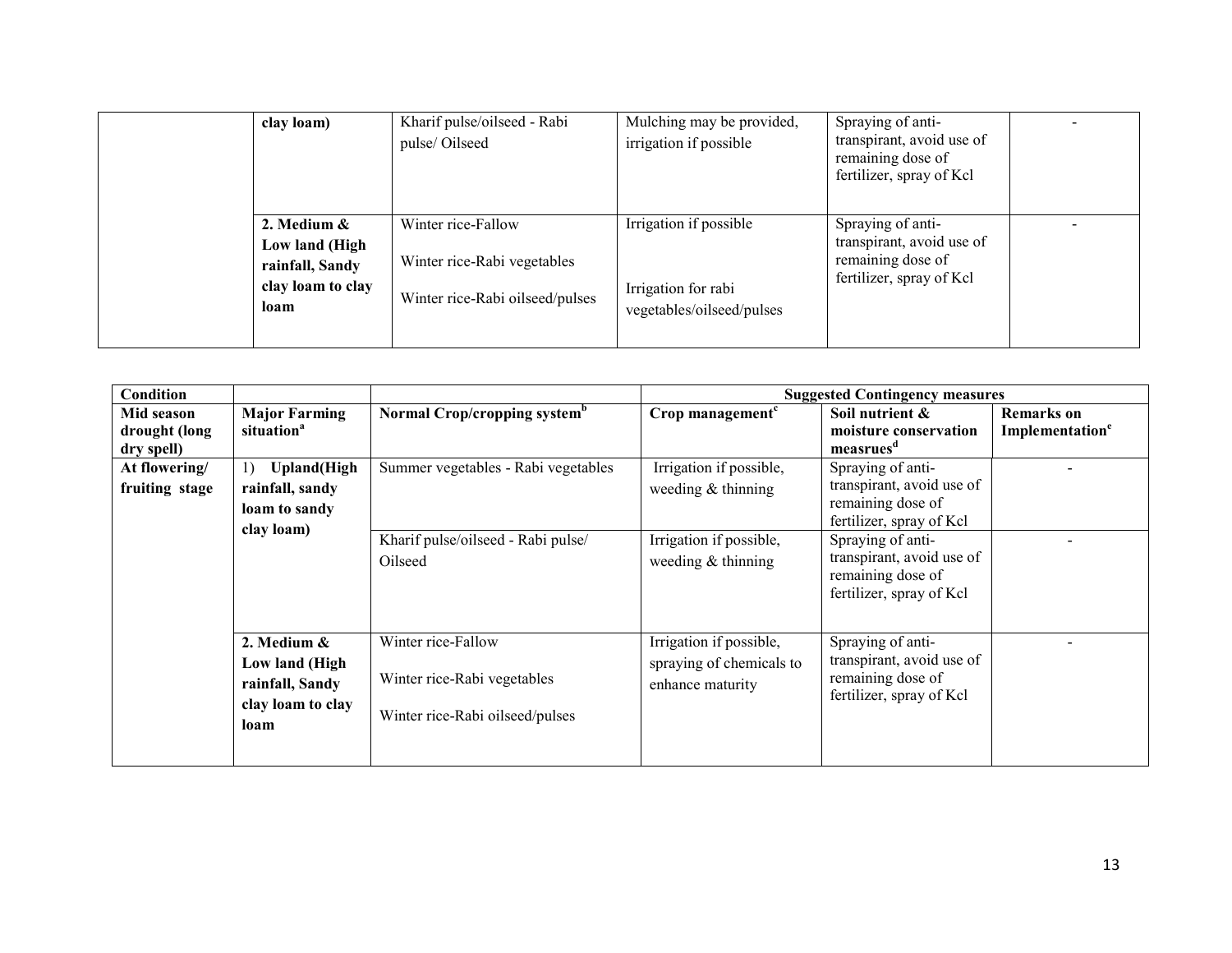| Condition                                              |                                                                                                 |                                                                                      |                                                                         | <b>Suggested Contingency measures</b>                                                           |                                                  |
|--------------------------------------------------------|-------------------------------------------------------------------------------------------------|--------------------------------------------------------------------------------------|-------------------------------------------------------------------------|-------------------------------------------------------------------------------------------------|--------------------------------------------------|
| Terminal<br>drought (Early<br>withdrawal of<br>monsoon | <b>Major Farming</b><br>situation <sup>a</sup>                                                  | Normal Crop/cropping system <sup>b</sup>                                             | Crop management <sup>c</sup>                                            | Soil nutrient &<br>moisture conservation<br>measrues <sup>d</sup>                               | <b>Remarks</b> on<br>Implementation <sup>e</sup> |
|                                                        | <b>Upland</b> (High<br>$\left  \cdot \right $<br>rainfall, sandy<br>loam to sandy<br>clay loam) | Summer vegetables - Rabi vegetables                                                  | Irrigation if possible,<br>weeding $&$ thinning                         | Spraying of anti-<br>transpirant, avoid use of<br>remaining dose of<br>fertilizer, spray of Kcl |                                                  |
|                                                        |                                                                                                 | Kharif pulse/oilseed - Rabi pulse/<br>Oilseed                                        | Irrigation if possible,<br>weeding $&$ thinning                         | Spraying of anti-<br>transpirant, avoid use of<br>remaining dose of<br>fertilizer, spray of Kcl |                                                  |
|                                                        | 2. Medium &<br>Low land (High<br>rainfall, Sandy<br>clay loam to clay<br>loam                   | Winter rice-Fallow<br>Winter rice-Rabi vegetables<br>Winter rice-Rabi oilseed/pulses | Irrigation if possible,<br>spraying of chemicals to<br>enhance maturity | Spraying of anti-<br>transpirant, avoid use of<br>remaining dose of<br>fertilizer, spray of Kcl |                                                  |

### 2.1.2 Drought - Irrigated situation-- not applicable

| Condition                                                       |                                    |                                                    | <b>Suggested Contingency measures</b> |                    |                                                  |
|-----------------------------------------------------------------|------------------------------------|----------------------------------------------------|---------------------------------------|--------------------|--------------------------------------------------|
|                                                                 | <b>Major Farming</b><br>situation' | <b>Normal Crop/cropping</b><br>system <sup>g</sup> | Change in crop/cropping<br>system"    | Agronomic measures | <b>Remarks</b> on<br>Implementation <sup>1</sup> |
| Delayed release<br>of water in<br>canals due to<br>low rainfall | 1) Farming Situation               |                                                    |                                       |                    |                                                  |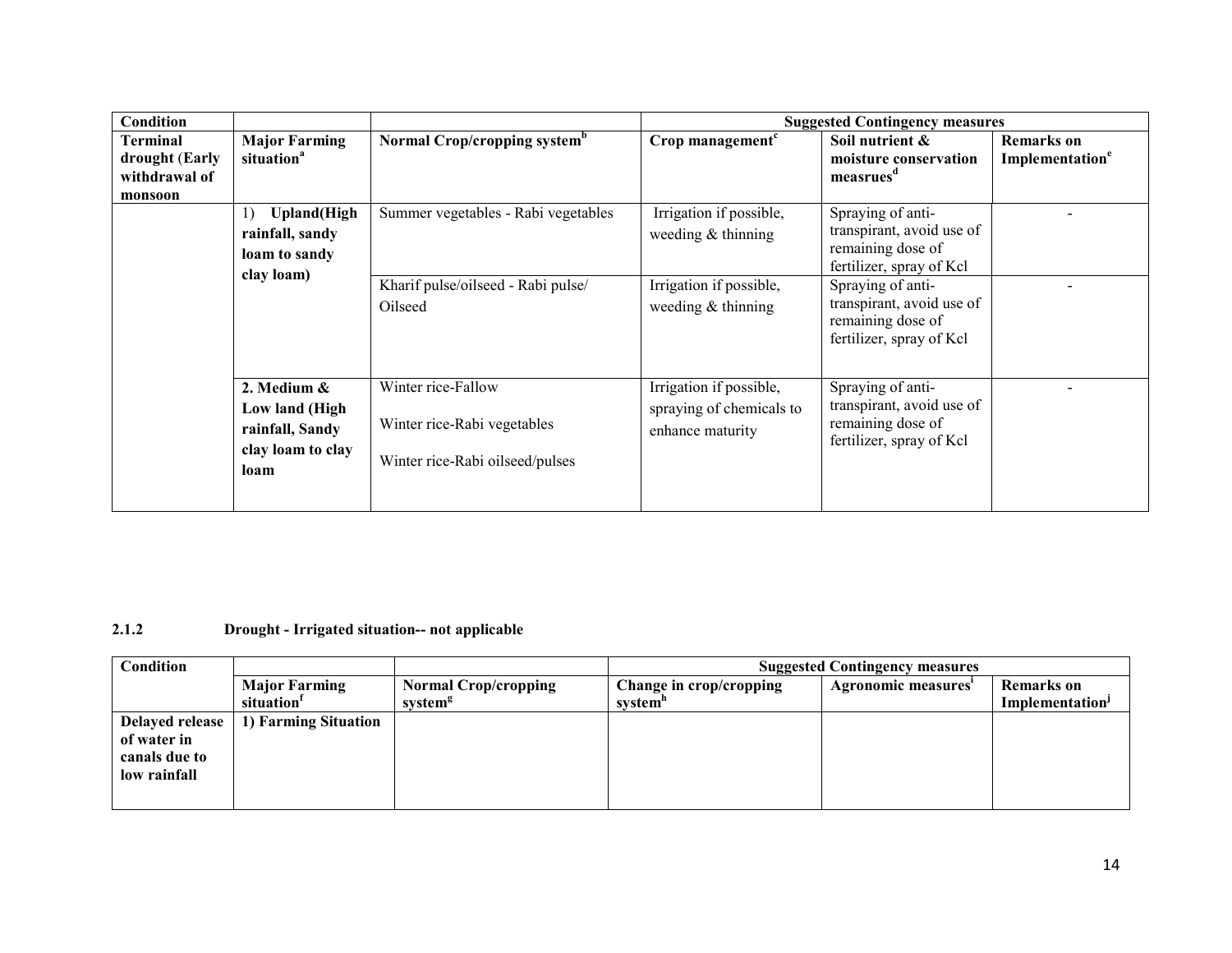| <b>Condition</b>                                                                          |                                                |                                                    | <b>Suggested Contingency measures</b>          |                                 |                                     |
|-------------------------------------------------------------------------------------------|------------------------------------------------|----------------------------------------------------|------------------------------------------------|---------------------------------|-------------------------------------|
|                                                                                           | <b>Major Farming</b><br>situation <sup>f</sup> | <b>Normal Crop/cropping</b><br>system <sup>g</sup> | Change in crop/cropping<br>system <sup>h</sup> | Agronomic measures <sup>i</sup> | <b>Remarks</b> on<br>Implementation |
| <b>Limited release</b><br>of water in<br>canals due to<br>low rainfall                    |                                                |                                                    |                                                |                                 |                                     |
| Non release of<br>water in canals<br>under delayed<br>onset of<br>monsoon in<br>catchment |                                                |                                                    |                                                |                                 |                                     |
| Lack of inflows<br>into tanks due<br>to insufficient<br>/delayed onset<br>of monsoon      |                                                |                                                    |                                                |                                 |                                     |
| Insufficient<br>groundwater<br>recharge due to<br>low rainfall                            |                                                |                                                    |                                                |                                 |                                     |

# 2.2 Unusual rains (untimely, unseasonal etc) (for both rainfed and irrigated situations)

| <b>Condition</b>                                                        |                                   | Suggested contingency measure                                 |                                                                       |                                         |  |  |
|-------------------------------------------------------------------------|-----------------------------------|---------------------------------------------------------------|-----------------------------------------------------------------------|-----------------------------------------|--|--|
| Continuous high rainfall in a<br>short span leading to water<br>logging | Vegetative stage <sup>k</sup>     | Flowering stage <sup>1</sup>                                  | Crop maturity stage $m$                                               | Post harvest <sup>n</sup>               |  |  |
| Winter rice                                                             | No problem                        | Flag leaf and panicle is above<br>the water level, no problem | Spraying of chemicals to<br>enhance flowering for early<br>harvesting | Steps for quick threshing<br>and drying |  |  |
| Rape seed and mustard                                                   | Excess water to be drained<br>out | Excess water to be drained out                                | Immediate harvest                                                     | Steps for quick threshing<br>and drying |  |  |
| Black gram/green gram                                                   | Excess water to be drained<br>out | Excess water to be drained out                                | Drain out excess water and<br>harvest immediately                     | Steps for quick threshing<br>and drying |  |  |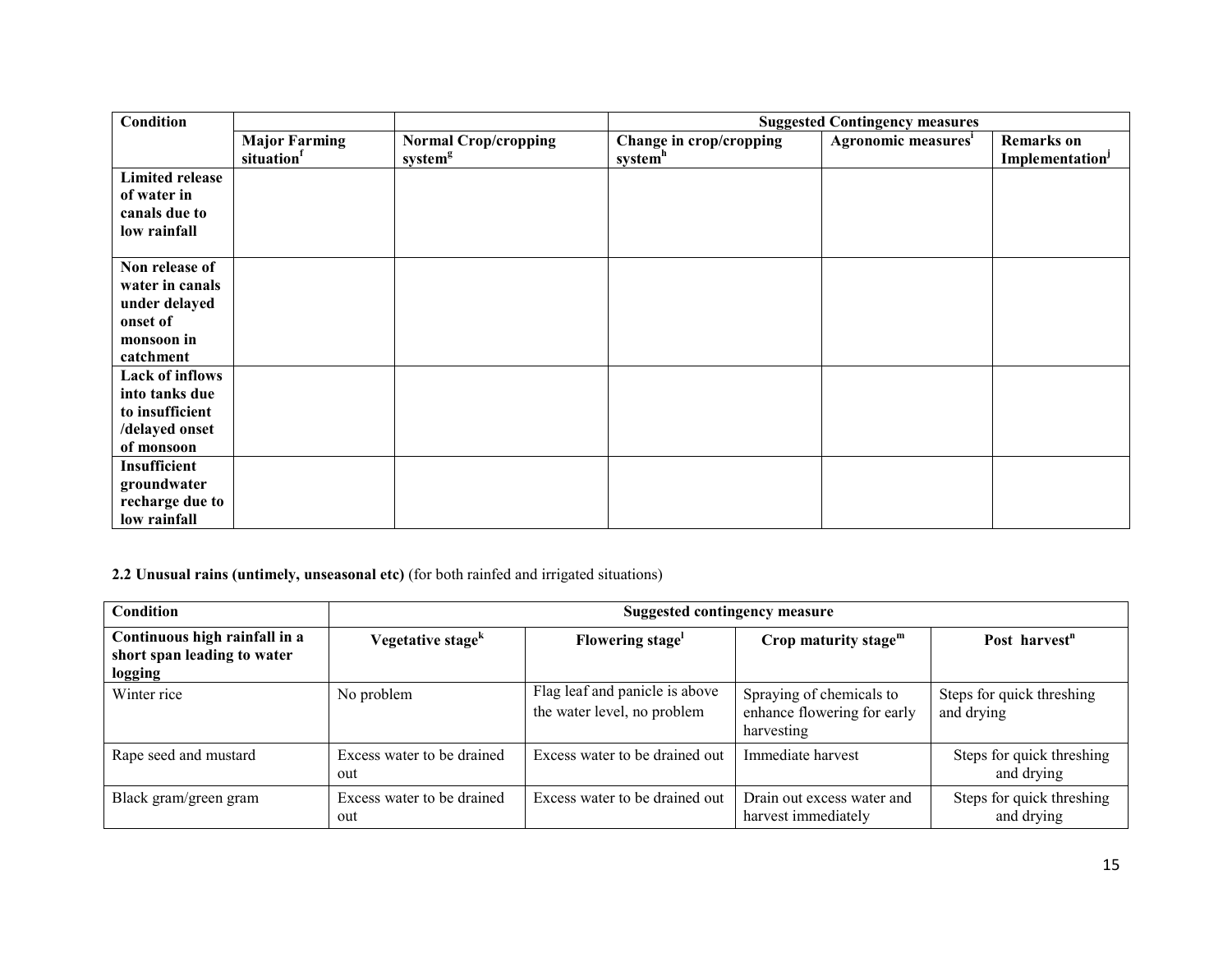| Potato                                                               | Excess water to be drained<br>out followed by light hoeing | Excess water to be drained out                             | Immediate harvesting                              | Drying/ grading and store in<br>cool place. |
|----------------------------------------------------------------------|------------------------------------------------------------|------------------------------------------------------------|---------------------------------------------------|---------------------------------------------|
| Pea                                                                  | Excess water to be drained<br>out followed by light hoeing | Excess water to be drained out                             | Immediate harvesting                              |                                             |
| Sugarcane                                                            | Drain out excess water                                     | No problem                                                 | No problem                                        |                                             |
| Seasamum                                                             | Excess water to be drained<br>out                          | Excess water to be drained<br>out                          | Drain out excess water and<br>harvest immediately | Steps for quick threshing<br>and drying     |
| Banana                                                               | Excess water to be drained<br>out followed by light hoeing | Excess water to be drained out<br>followed by light hoeing | Immediate harvesting                              |                                             |
| Heavy rainfall with high speed<br>winds in a short span <sup>2</sup> |                                                            |                                                            |                                                   |                                             |
| Crop1                                                                |                                                            |                                                            |                                                   |                                             |
| <b>Horticulture</b>                                                  |                                                            |                                                            |                                                   |                                             |
| Crop1 (specify)                                                      |                                                            |                                                            |                                                   |                                             |
| Outbreak of pests and diseases<br>due to unseasonal rains            |                                                            |                                                            |                                                   |                                             |
| Rice, Black gram/Green gram,<br>Rape seed/Mustard, Vegetables        | IPM and IDM measure to be<br>taken up                      | IPM & IDM measure to be<br>taken up                        | IPM & IDM measure to be<br>taken up               |                                             |
| Horticulture                                                         |                                                            |                                                            |                                                   |                                             |
| Crop1 (specify)                                                      |                                                            |                                                            |                                                   |                                             |

# 2.3 Floods:

| Condition                                       | Suggested contingency measure |                         |                                             |                                |
|-------------------------------------------------|-------------------------------|-------------------------|---------------------------------------------|--------------------------------|
| Transient water logging/<br>partial inundation' | Seedling / nursery stage      | <b>Vegetative stage</b> | <b>Reproductive stage</b>                   | At harvest                     |
| Summer and autumn rice                          |                               |                         | Spraying of chemicals<br>to hasten ripening | Harvest immediately and<br>dry |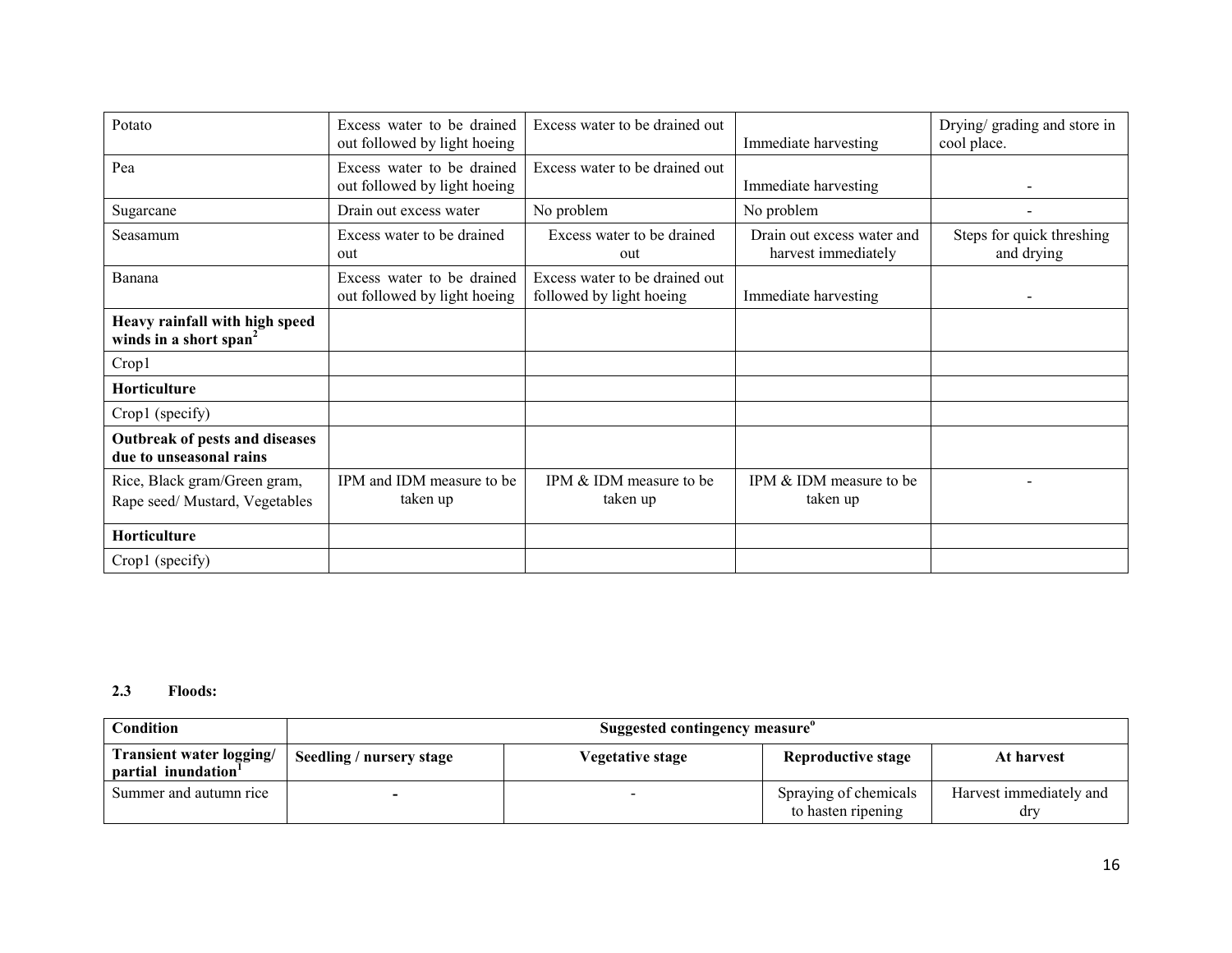| <b>Winter Rice</b>                                                    | Excess water to be drained out.<br>Adapt submergence tolerant<br>var: Jalashree, Jalkunwari                       | Proper inter cultural operation after<br>recession of flood. To compensate<br>heavy damage second time planting of<br>short duration varieties: Luit, Kapili | Spraying of chemicals<br>to hasten ripening  | Harvest immediately and<br>dry |
|-----------------------------------------------------------------------|-------------------------------------------------------------------------------------------------------------------|--------------------------------------------------------------------------------------------------------------------------------------------------------------|----------------------------------------------|--------------------------------|
| Rapeseed/Mustard                                                      | Re-sowing                                                                                                         |                                                                                                                                                              |                                              |                                |
| Black gram                                                            | Proper drainage facility, re-<br>sowing                                                                           | Drain out excess water                                                                                                                                       | Spraying of hormone<br>to enhance ripening   | Harvest immediately and<br>dry |
| Green gram                                                            | Proper drainage facility, re-<br>sowing                                                                           | Drain out excess water                                                                                                                                       | Spraying of hormone<br>to enhance ripening   | Harvest immediately and<br>dry |
| Summer vegetables                                                     | Proper drainage of the field, If<br>damaged completely re-sowing<br>or alternate crop may be taken<br>up.         | Drain out excess water                                                                                                                                       | Immediate harvesting                         | Harvest immediately and<br>dry |
| <b>Continuous</b><br>submergence<br>for more than 2 days <sup>2</sup> |                                                                                                                   |                                                                                                                                                              |                                              |                                |
| Summer and autumn rice                                                |                                                                                                                   |                                                                                                                                                              | Spraying of chemicals<br>to enhance maturity | Harvest immediately and<br>dry |
| <b>Winter Rice</b>                                                    | Excess water to be drained out.<br>Adapt submergence tolerant<br>var: Jalashree, Jalkunwari,<br>staggard planting | Proper inter cultural operation after<br>ceasation of flood. Replanting of<br>short duration varieties: Luit, Kapili                                         | Spraying of chemicals<br>to enhance maturity | Harvest immediately and<br>dry |
| Rapeseed/Mustard                                                      | Re-sowing                                                                                                         |                                                                                                                                                              |                                              |                                |
| Black gram                                                            | Proper drainage facility, re-<br>sowing                                                                           | Drain out excess water, light hoeing                                                                                                                         | Spraying of hormone<br>to enhance ripening   | Harvest immediately and<br>dry |
| Green gram                                                            | Proper drainage facility, re-<br>sowing                                                                           | Drain out excess water                                                                                                                                       | Spraying of chemicals<br>to hasten maturity  | Harvest immediately and<br>dry |
| Summer vegetables                                                     | Proper drainage, If damaged<br>re-sowing or alternate crop may<br>be taken up.                                    | Drain out excess water                                                                                                                                       | Immediate harvesting                         | Harvest immediately and<br>dry |
| Sea water intrusion <sup>3</sup>                                      |                                                                                                                   |                                                                                                                                                              |                                              |                                |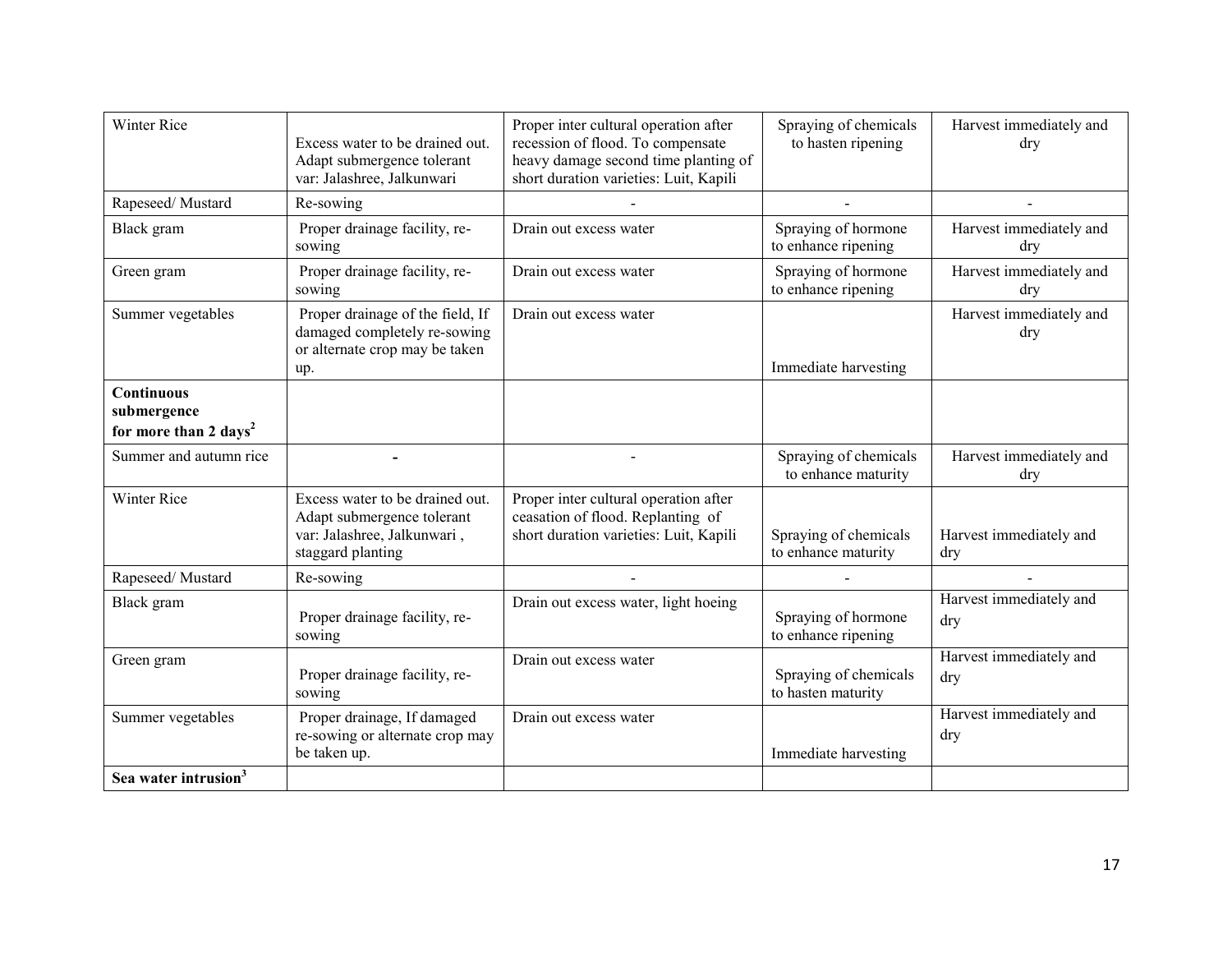# 2.4 Extreme events: Heat wave / Cold wave/Frost/ Hailstorm /Cyclone: Not encountered

| <b>Extreme event type</b> | Suggested contingency measure <sup>r</sup> |                         |                           |            |  |  |
|---------------------------|--------------------------------------------|-------------------------|---------------------------|------------|--|--|
|                           | Seedling / nursery stage                   | <b>Vegetative stage</b> | <b>Reproductive stage</b> | At harvest |  |  |
| Heat Wave <sup>p</sup>    |                                            |                         |                           |            |  |  |
| Cold wave <sup>q</sup>    |                                            |                         |                           |            |  |  |
| Frost                     |                                            |                         |                           |            |  |  |
| Hailstorm                 |                                            |                         |                           |            |  |  |
| Cyclone                   |                                            |                         |                           |            |  |  |

#### 2.5Contingent strategies for Livestock, Poultry & Fisheries

# 2.5.1 Livestock

|                                 | <b>Suggested contingency measures</b>                                                                                                                                                                                                                                                                                                                                                                                                     |                                                                                                                                                                                                                                                                                |                                                                                                                                                                                                                                                                                           |  |  |
|---------------------------------|-------------------------------------------------------------------------------------------------------------------------------------------------------------------------------------------------------------------------------------------------------------------------------------------------------------------------------------------------------------------------------------------------------------------------------------------|--------------------------------------------------------------------------------------------------------------------------------------------------------------------------------------------------------------------------------------------------------------------------------|-------------------------------------------------------------------------------------------------------------------------------------------------------------------------------------------------------------------------------------------------------------------------------------------|--|--|
|                                 | Before the event <sup>s</sup>                                                                                                                                                                                                                                                                                                                                                                                                             | During the event                                                                                                                                                                                                                                                               | After the event                                                                                                                                                                                                                                                                           |  |  |
| <b>Drought</b>                  |                                                                                                                                                                                                                                                                                                                                                                                                                                           |                                                                                                                                                                                                                                                                                |                                                                                                                                                                                                                                                                                           |  |  |
| Feed and fodder<br>availability | 1) Fodder cultivation and it's preservation<br>in the form of hay, silage, etc. approx. $70 -$<br>100 q (Local varieties available at different<br>Chaporis)<br>2) Storage of paddy straws<br>3) Preparation of urea treated paddy straw<br>and it's storage<br>4) Azolla cultivation and it's storage<br>Storage of adequate quantity<br>-of<br>5)<br>concentrate feed, approx 500q<br>Awareness camp on drought like<br>6)<br>situation | 1) Harvesting and supply of all the field<br>crops<br>2)<br>Feeding of stored processed<br>fodder(50 - 70 q), urea treated paddy<br>straw, dried azolla, concentrate feed,<br>approx 500q, etc.<br>3) Feeding of fodder trees<br>4) Feeding of mineral mixture and<br>vitamins | 1) Feeding of fodder $(20-30q)$<br>2) Feeding of mineral mixture and<br>vitamins<br>3) Training on annual and perennial<br>fodder cultivation, preparation of<br>concentrate mixture, preparation of<br>hay, silage, etc., preparation of urea<br>treated paddy straw, azolla cultivation |  |  |
| Drinking water                  | 1) Preservation of clean drinking water in<br>reservoirs                                                                                                                                                                                                                                                                                                                                                                                  | 1) Using clean drinking water from<br>reservoirs                                                                                                                                                                                                                               | 1) Strengthening of water reservoirs,<br>ponds, tanks, etc.                                                                                                                                                                                                                               |  |  |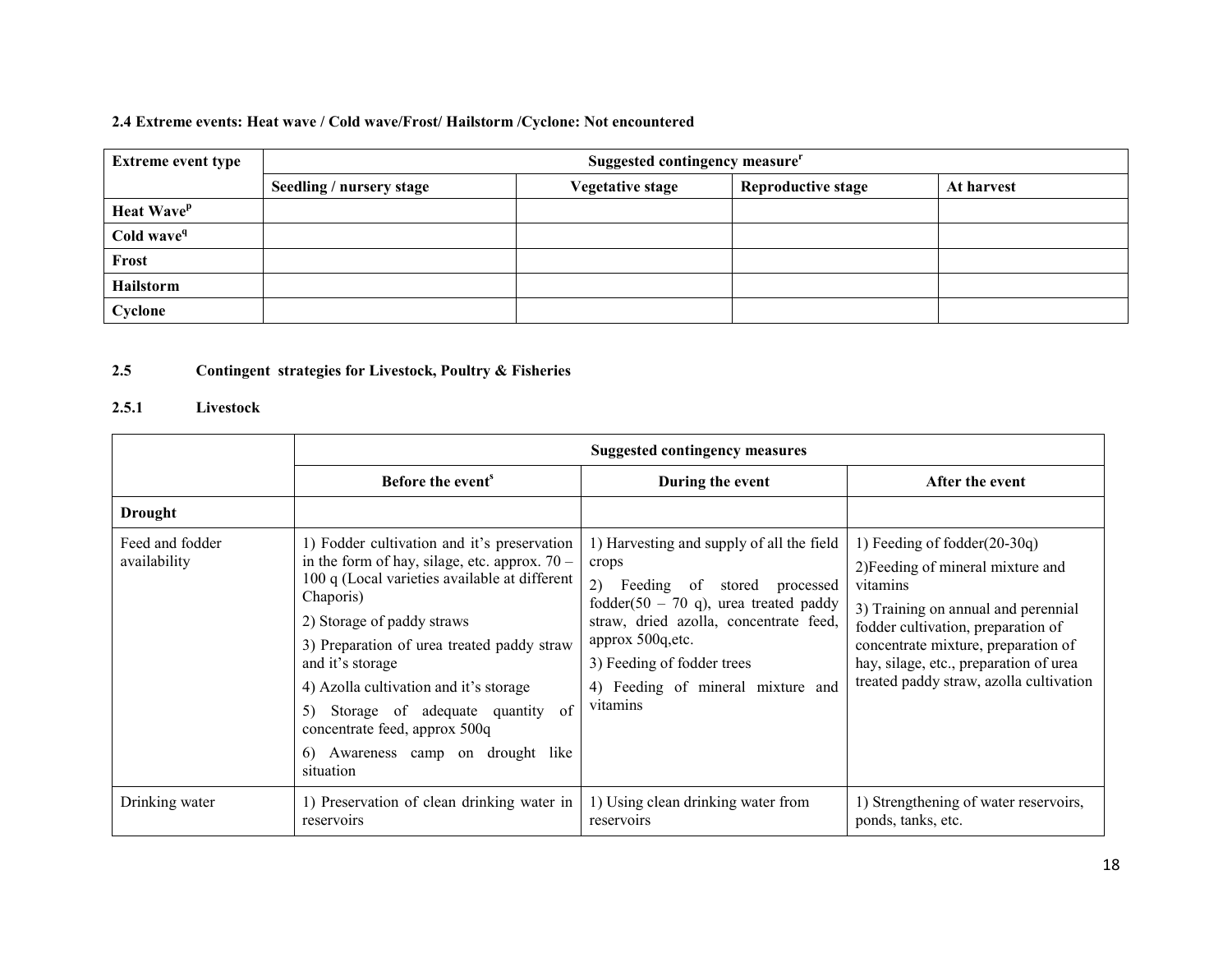|                                  | 2) Rain water harvesting and it's storage                                                                                                                                                                                                                                                                                                                                                                                                                                                                                 |                                                                                                                                                                                                                                                                  |                                                                                                                                                                                                                                                                |
|----------------------------------|---------------------------------------------------------------------------------------------------------------------------------------------------------------------------------------------------------------------------------------------------------------------------------------------------------------------------------------------------------------------------------------------------------------------------------------------------------------------------------------------------------------------------|------------------------------------------------------------------------------------------------------------------------------------------------------------------------------------------------------------------------------------------------------------------|----------------------------------------------------------------------------------------------------------------------------------------------------------------------------------------------------------------------------------------------------------------|
| Health and disease<br>management | 1) Make available<br>(i) Anti-stress drugs-27300 litres/day<br>(approx.)<br>(ii) ORS/ parenteral liquid-27300<br>litres/day(approx.)<br>(iii) Antibiotics<br>(iv) Vitamin and mineral supplements<br>(v)Temporary shed 83 nos. (approx.)<br>2) Vaccination of animals<br>3) De-worming of animals<br>4) Insurance of animals                                                                                                                                                                                              | Supply of<br>(i) Anti-stress drugs<br>(ii) ORS/ parenteral liquid<br>(iii) Antibiotics where necessary<br>(iv) Vitamin and mineral supplements<br>(v)Temporary shed<br>through Health Camps                                                                      | 1) Vaccination and de-worming of<br>animals<br>2) Segregation and treatment of sick<br>animals<br>3) Health Camps                                                                                                                                              |
| <b>Floods</b>                    |                                                                                                                                                                                                                                                                                                                                                                                                                                                                                                                           |                                                                                                                                                                                                                                                                  |                                                                                                                                                                                                                                                                |
| Feed and fodder<br>availability  | 1) Fodder cultivation in high/upland areas.<br>2) Fodder cultivation especially para grass<br>and it's preservation in the form of hay,<br>silage, etc. approx. 100 q (Local varieties<br>available at different Chaporis)<br>3) Storage of paddy straws<br>4) Preparation of urea treated paddy straw<br>and it's storage<br>5) Azolla cultivation and it's storage<br>6) Storage of adequate quantity of<br>concentrate feed, approx 500q<br>7) Arrangement for storage of above feeds<br>and fodders in elevated areas | 1) Harvesting and supply of all the field<br>crops except para grass<br>2) Transportation and feeding of stored<br>processed fodder urea treated paddy<br>straw, dried azolla, concentrate feed,<br>approx etc.<br>3) Feeding of mineral mixture and<br>vitamins | 1) Feeding of para fodder<br>2) Feeding of mineral mixture and<br>vitamins<br>3) Training on fodder cultivation,<br>preparation of concentrate mixture,<br>preparation of hay, silage, etc.,<br>preparation of urea treated paddy<br>straw, azolla cultivation |
| Drinking water                   | 1) Preservation of clean drinking water in<br>high reservoirs<br>2) Rain water harvesting and it's storage<br>3) Excavation of bore wells                                                                                                                                                                                                                                                                                                                                                                                 | 1) Using clean drinking water from<br>reservoirs                                                                                                                                                                                                                 | 1) Cleaning and disinfection of water<br>reservoirs, ponds, tanks, etc.                                                                                                                                                                                        |
| Health and disease               | 1) Make available                                                                                                                                                                                                                                                                                                                                                                                                                                                                                                         | 1) Transportation of animals to                                                                                                                                                                                                                                  | 1) Vaccination and deworming of                                                                                                                                                                                                                                |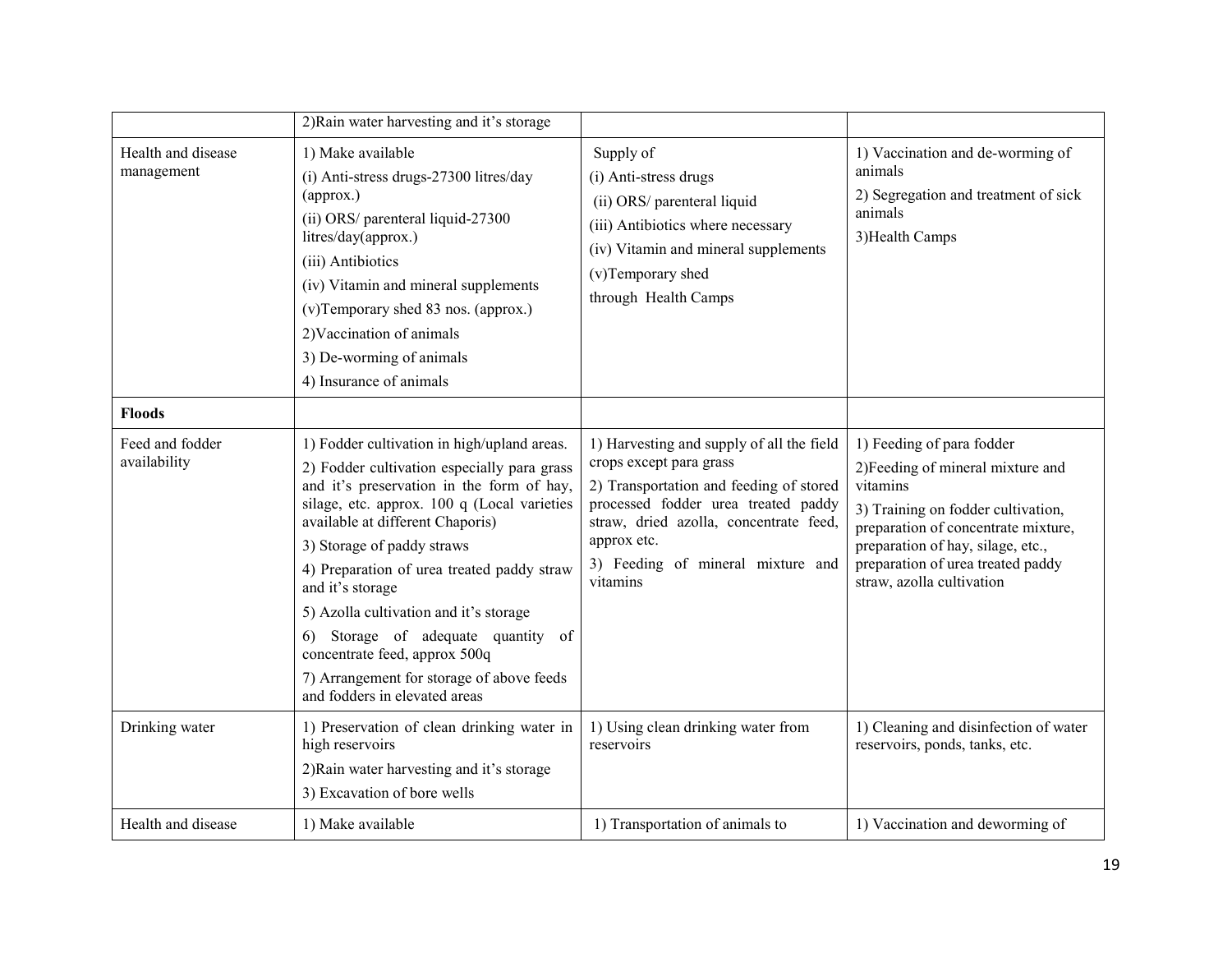| management                        | (i) Antistress drugs-27300 litres/day<br>(approx.)<br>(ii) ORS/ parenteral liquid-27300<br>litres/day(approx.)<br>(iii) Antidiarrhoeals (2000 kg/day)<br>(iv) Antibiotics<br>(v) Vitamin and mineral supplements<br>(vi)Temporary shed 83 nos. (approx.)<br>2) Vaccination of animals<br>3) Deworming of animals<br>4) Insurance of animals<br>5) Provision of Community shelters at safe<br>places | elevated areas<br>2)Supply of<br>(i) Antistress drugs<br>(ii) ORS/ parenteral liquid<br>(iii) Antibiotics where necessary<br>(iv) Vitamin and mineral supplements<br>(v)Temporary shed<br>through Health Camps | animals<br>2) Segregation and treatment of sick<br>animals<br>3) Proper disposal of dead animals<br>4) Health Camps |
|-----------------------------------|-----------------------------------------------------------------------------------------------------------------------------------------------------------------------------------------------------------------------------------------------------------------------------------------------------------------------------------------------------------------------------------------------------|----------------------------------------------------------------------------------------------------------------------------------------------------------------------------------------------------------------|---------------------------------------------------------------------------------------------------------------------|
| Cyclone                           |                                                                                                                                                                                                                                                                                                                                                                                                     | Not a cyclone prone district                                                                                                                                                                                   |                                                                                                                     |
| Feed and fodder<br>availability   |                                                                                                                                                                                                                                                                                                                                                                                                     |                                                                                                                                                                                                                |                                                                                                                     |
| Drinking water                    |                                                                                                                                                                                                                                                                                                                                                                                                     |                                                                                                                                                                                                                |                                                                                                                     |
| Health and disease<br>management  |                                                                                                                                                                                                                                                                                                                                                                                                     |                                                                                                                                                                                                                |                                                                                                                     |
| Heat wave and cold<br>wave        |                                                                                                                                                                                                                                                                                                                                                                                                     | Not a wave prone district                                                                                                                                                                                      |                                                                                                                     |
| Shelter/environment<br>management |                                                                                                                                                                                                                                                                                                                                                                                                     |                                                                                                                                                                                                                |                                                                                                                     |
| Health and disease<br>management  |                                                                                                                                                                                                                                                                                                                                                                                                     |                                                                                                                                                                                                                |                                                                                                                     |
|                                   |                                                                                                                                                                                                                                                                                                                                                                                                     |                                                                                                                                                                                                                |                                                                                                                     |

<sup>s</sup> based on forewarning wherever available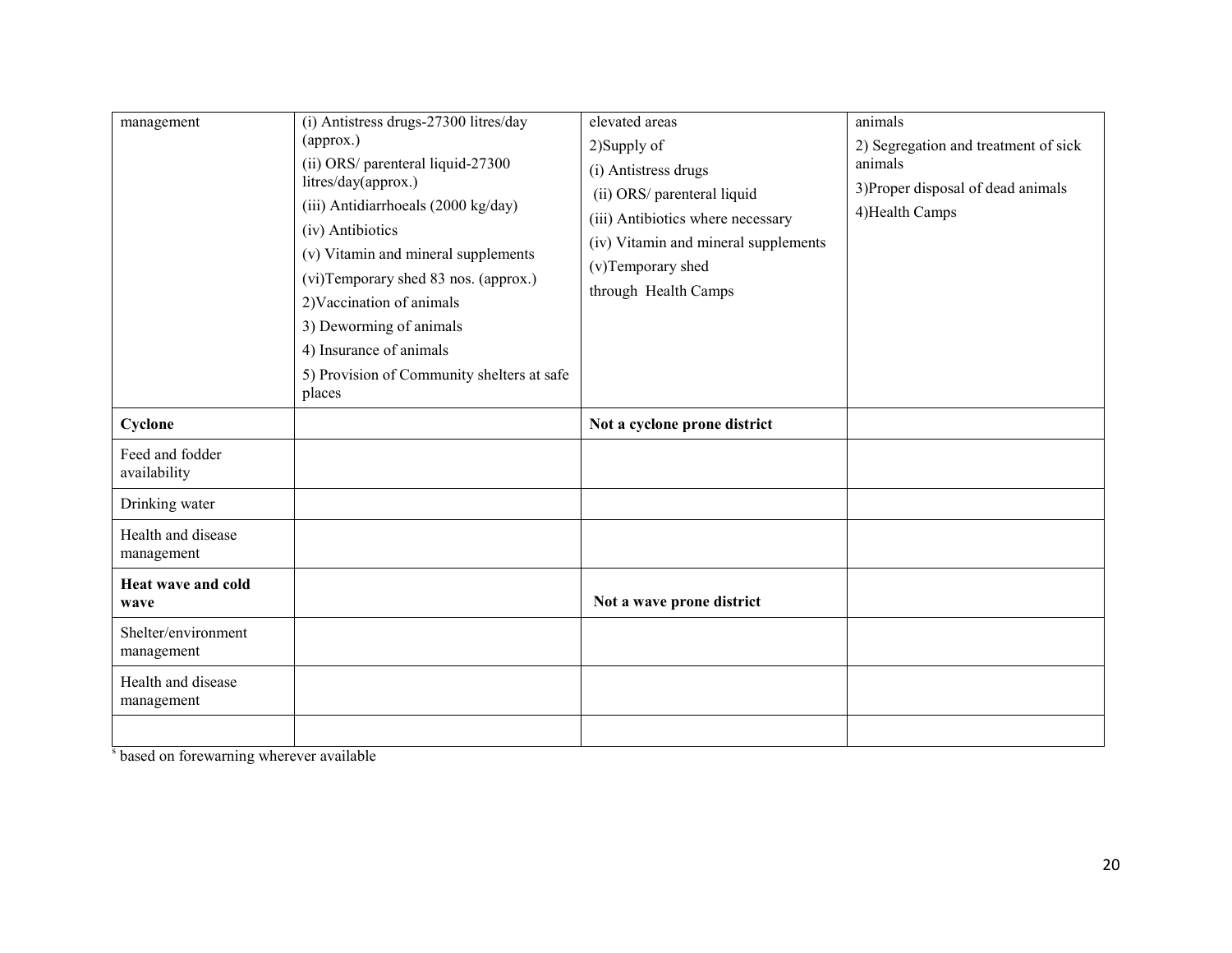#### 2.5.2 Poultry

|                                  | <b>Suggested contingency measures</b>                                                                                                                                                   |                                                                                                                        |                                                                                                                               | Convergence/linkages<br>with ongoing programs,<br>if any |
|----------------------------------|-----------------------------------------------------------------------------------------------------------------------------------------------------------------------------------------|------------------------------------------------------------------------------------------------------------------------|-------------------------------------------------------------------------------------------------------------------------------|----------------------------------------------------------|
|                                  | Before the event <sup>a</sup>                                                                                                                                                           | During the event                                                                                                       | After the event                                                                                                               |                                                          |
| <b>Drought</b>                   |                                                                                                                                                                                         |                                                                                                                        |                                                                                                                               |                                                          |
| Shortage of feed<br>ingredients  | 1) Storing sufficient concentrate<br>feeds<br>2) Azolla cultivation and it's<br>storage<br>3) Awareness camp on drought<br>like situation                                               | 1) Make available<br>concentrate feeds from<br>storage                                                                 | 1) Strengthening of storage<br>facilities<br>2) Supply of vitamin and<br>mineral mixture                                      |                                                          |
| Drinking water                   | 1) Preservation of clean drinking<br>water in reservoirs<br>2) Rain water harvesting and it's<br>storage                                                                                | 1) Supply of clean<br>drinking water from<br>reservoirs                                                                | 1)Cleaning and disinfection of<br>water reservoirs                                                                            |                                                          |
| Health and disease<br>management | 1) Make available<br>(i) Anti-stress drugs<br>(ii) Antibiotics<br>(v) Vitamin and mineral<br>supplements<br>2) Vaccination of birds                                                     | 1) Feeding of vitamin<br>and mineral<br>supplements<br>2) Give anti-stress<br>drugs and antibiotics<br>where necessary | 1) Identification and culling of<br>sick birds<br>2) Feeding of vitamin and<br>mineral supplements<br>3) Vaccination of birds |                                                          |
| <b>Floods</b>                    |                                                                                                                                                                                         |                                                                                                                        |                                                                                                                               |                                                          |
| Shortage of feed<br>ingredients  | 1) Storing sufficient concentrate<br>feeds in dry condition to avoid<br>fungal infection<br>2) Azolla cultivation and it's<br>storage<br>3) Awareness camp on drought<br>like situation | 1) Make available<br>concentrate feeds from<br>storage<br>2) Check for fungal<br>growth in feeds                       | 1) Supply of vitamin and<br>mineral mixture<br>2) Cleaning and disinfection of<br>feed stores                                 |                                                          |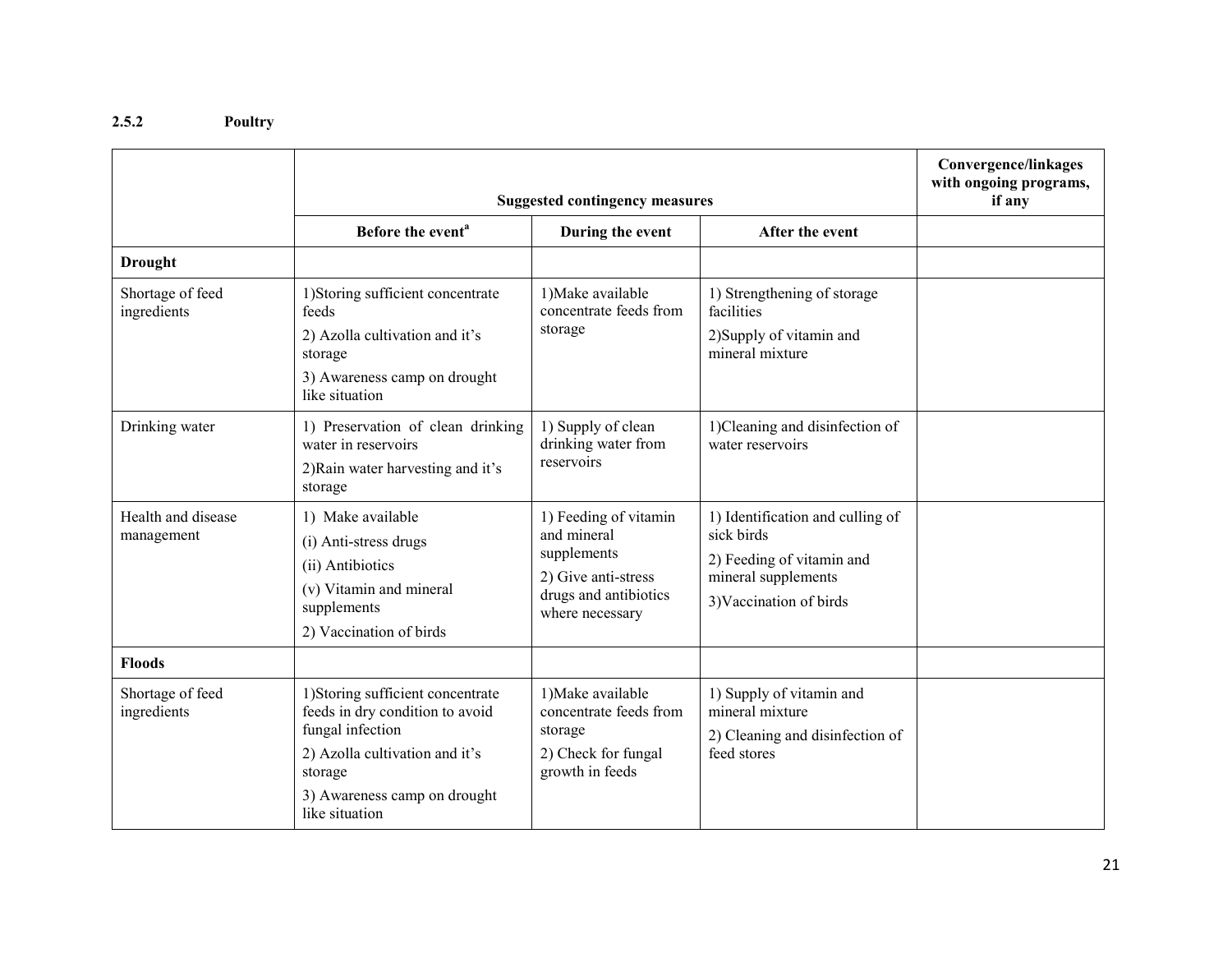| Drinking water                    | 1) Preservation of clean drinking<br>water in reservoirs<br>2) Rain water harvesting and it's<br>storage<br>3) Excavation of bore wells                                                                                  | 1) Supply of clean<br>drinking water from<br>reservoirs                                                                                                                                                                | 1)Cleaning and disinfection of<br>water reservoirs                                                                                                                    |  |
|-----------------------------------|--------------------------------------------------------------------------------------------------------------------------------------------------------------------------------------------------------------------------|------------------------------------------------------------------------------------------------------------------------------------------------------------------------------------------------------------------------|-----------------------------------------------------------------------------------------------------------------------------------------------------------------------|--|
| Health and disease<br>management  | 1) Make available<br>(i) Anti-stress drugs<br>(ii) Antibiotics<br>(v) Vitamin and mineral<br>supplements<br>2) Vaccination of birds<br>3) Poultry houses to be built at a<br>higher level to prevent seepage of<br>water | 1) Feeding of vitamin<br>and mineral<br>supplements<br>2) Give anti-stress<br>drugs and antibiotics<br>where necessary<br>3) Sprinkle anti-caking<br>powder/lime to prevent<br>ammonia accumulation<br>due to dampness | 1) Identification and culling of<br>sick birds<br>2) Feeding of vitamin and<br>mineral supplements<br>3) Vaccination of birds<br>4) Disinfection of poultry<br>houses |  |
| Cyclone                           |                                                                                                                                                                                                                          | Not a cyclone prone<br>district                                                                                                                                                                                        |                                                                                                                                                                       |  |
| Shortage of feed<br>ingredients   |                                                                                                                                                                                                                          |                                                                                                                                                                                                                        |                                                                                                                                                                       |  |
| Drinking water                    |                                                                                                                                                                                                                          |                                                                                                                                                                                                                        |                                                                                                                                                                       |  |
| Health and disease<br>management  |                                                                                                                                                                                                                          |                                                                                                                                                                                                                        |                                                                                                                                                                       |  |
| Heat wave and cold<br>wave        |                                                                                                                                                                                                                          | Not a wave prone<br>district                                                                                                                                                                                           |                                                                                                                                                                       |  |
| Shelter/environment<br>management |                                                                                                                                                                                                                          |                                                                                                                                                                                                                        |                                                                                                                                                                       |  |
| Health and disease<br>management  |                                                                                                                                                                                                                          |                                                                                                                                                                                                                        |                                                                                                                                                                       |  |
|                                   |                                                                                                                                                                                                                          |                                                                                                                                                                                                                        |                                                                                                                                                                       |  |

<sup>a</sup> based on forewarning wherever available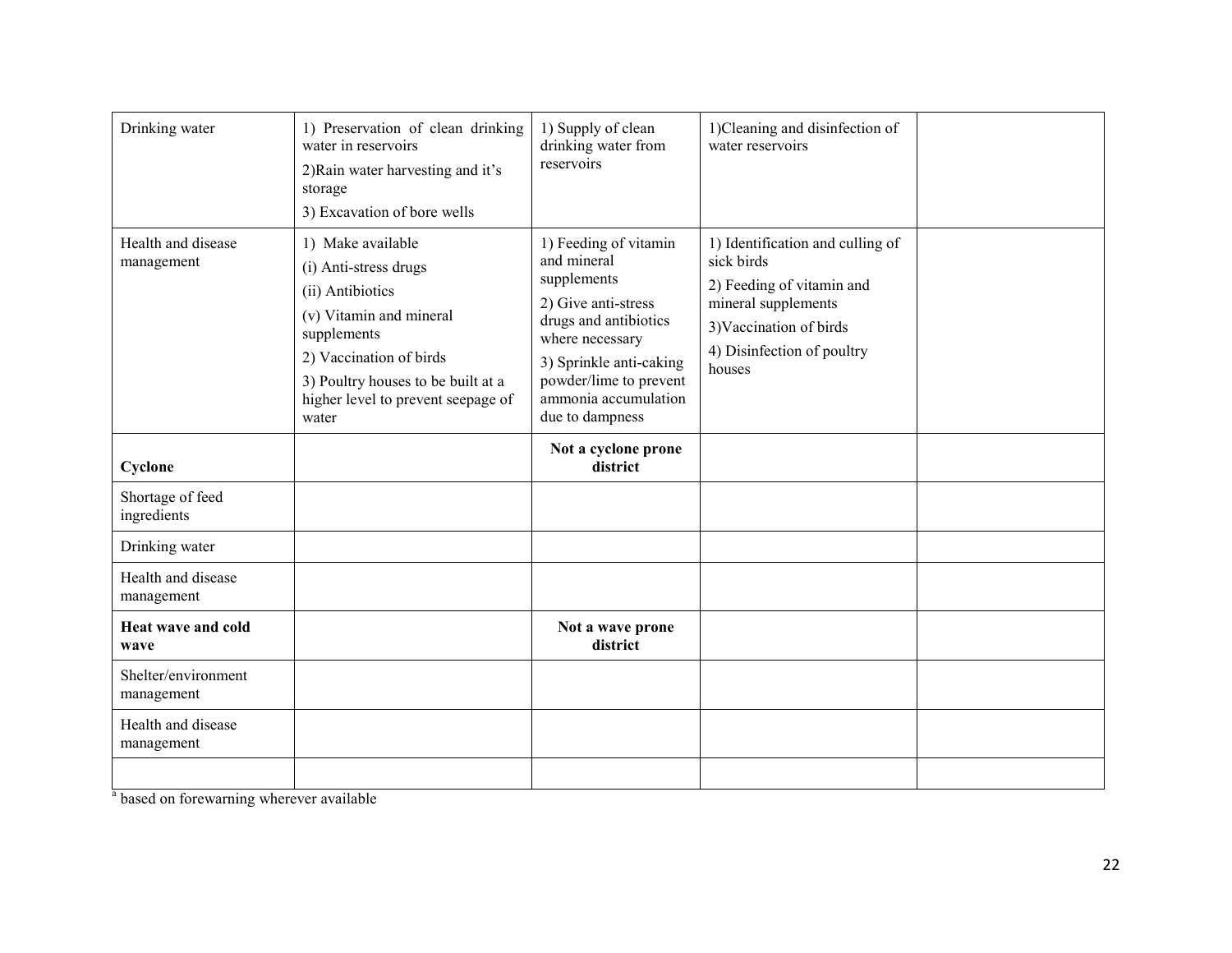# 2.5.3 Fisheries/ Aquaculture

|                                                                                                                           | <b>Suggested contingency measures</b>                                                                                                                                                                                              |                                                                                                                                                                               |                                                                                                                                                                                                                                        |
|---------------------------------------------------------------------------------------------------------------------------|------------------------------------------------------------------------------------------------------------------------------------------------------------------------------------------------------------------------------------|-------------------------------------------------------------------------------------------------------------------------------------------------------------------------------|----------------------------------------------------------------------------------------------------------------------------------------------------------------------------------------------------------------------------------------|
|                                                                                                                           | <b>Before the event</b>                                                                                                                                                                                                            | During the event                                                                                                                                                              | After the event                                                                                                                                                                                                                        |
| 1) Drought                                                                                                                |                                                                                                                                                                                                                                    |                                                                                                                                                                               |                                                                                                                                                                                                                                        |
| A. Capture                                                                                                                |                                                                                                                                                                                                                                    |                                                                                                                                                                               |                                                                                                                                                                                                                                        |
| Marine                                                                                                                    | Nil                                                                                                                                                                                                                                | Nil                                                                                                                                                                           | Nil                                                                                                                                                                                                                                    |
| Inland<br>(i) Shallow water depth due to<br>insufficient rains/inflow<br>(ii) Changes in water quality<br>(iii) Any other | No inland capture fisheries in<br>Golaghat district                                                                                                                                                                                | No inland capture fisheries in<br>Golaghat district                                                                                                                           | No inland capture fisheries in<br>Golaghat district                                                                                                                                                                                    |
| <b>B.</b> Aquaculture                                                                                                     |                                                                                                                                                                                                                                    |                                                                                                                                                                               |                                                                                                                                                                                                                                        |
| (i) Shallow water in ponds due to<br>insufficient rains/inflow                                                            | * Suggest for shallow tube well<br>* Conservation and storage of water<br>from ponds/reservoirs<br>* Supplementary water harvest<br>structures has to be developed<br>* Maintenance of proper record for<br>claiming compensation. | Use stored water<br>$\bullet$<br>Catch the stock, market<br>the produce to reduced the<br>density of population in<br>the ponds                                               | Need based monitoring<br>$\bullet$<br>through research plan<br>Strengthening the water<br>$\bullet$<br>reservoirs<br>Excavation of bore wells<br>Restock the pond<br>Claim compensation with the<br>support of record and<br>documents |
| (ii) Impact of salt load build up in<br>ponds / change in water quality                                                   | Restrict dumping of solid,<br>$\bullet$<br>liquid and other kinds of<br>waste in water resources.<br>Be prepared with stock of<br>$\bullet$<br>chemicals, disinfectants and<br>therapeutic drugs                                   | Check the water quality<br>$\bullet$<br>by using different<br>scientific equipment and<br>suggest technical<br>measures to rectify the<br>water quality as and when<br>needed | Strict legislative measures on<br>$\bullet$<br>maintenance of water quality                                                                                                                                                            |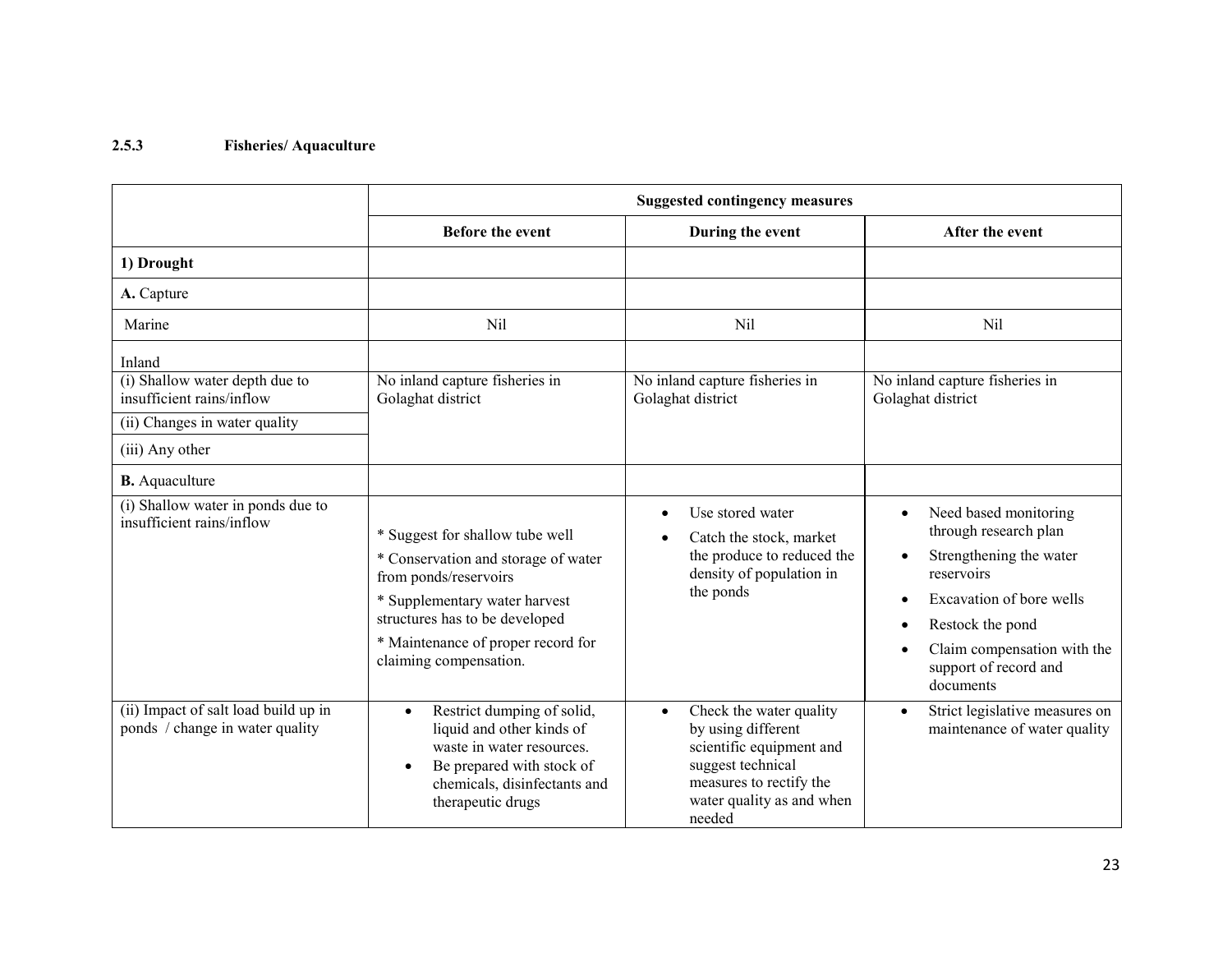|                                                                                                          |                                                                                                                                                                                                                                                                                                                                                                            | Application of<br>$\bullet$<br>disinfectants and other<br>drugs including bio<br>remedial measures                                                                                          |                                                                                                                                                                                         |
|----------------------------------------------------------------------------------------------------------|----------------------------------------------------------------------------------------------------------------------------------------------------------------------------------------------------------------------------------------------------------------------------------------------------------------------------------------------------------------------------|---------------------------------------------------------------------------------------------------------------------------------------------------------------------------------------------|-----------------------------------------------------------------------------------------------------------------------------------------------------------------------------------------|
| (iii) Any other                                                                                          |                                                                                                                                                                                                                                                                                                                                                                            |                                                                                                                                                                                             |                                                                                                                                                                                         |
| 2) Floods                                                                                                |                                                                                                                                                                                                                                                                                                                                                                            |                                                                                                                                                                                             |                                                                                                                                                                                         |
| A. Capture                                                                                               |                                                                                                                                                                                                                                                                                                                                                                            |                                                                                                                                                                                             |                                                                                                                                                                                         |
| Marine                                                                                                   | Nil                                                                                                                                                                                                                                                                                                                                                                        | Nil                                                                                                                                                                                         |                                                                                                                                                                                         |
| Inland<br>(i) Average compensation paid due to<br>loss of human life<br>(ii) No. of boats / nets/damaged | No inland capture fisheries in<br>Golaghat district                                                                                                                                                                                                                                                                                                                        | No inland capture fisheries in<br>Golaghat district                                                                                                                                         | No inland capture fisheries in<br>Golaghat district                                                                                                                                     |
| (iii) No.of houses damaged                                                                               |                                                                                                                                                                                                                                                                                                                                                                            |                                                                                                                                                                                             |                                                                                                                                                                                         |
| (iv) Loss of stock                                                                                       |                                                                                                                                                                                                                                                                                                                                                                            |                                                                                                                                                                                             |                                                                                                                                                                                         |
| (v) Changes in water quality                                                                             |                                                                                                                                                                                                                                                                                                                                                                            |                                                                                                                                                                                             |                                                                                                                                                                                         |
| (vi) Health and diseases                                                                                 |                                                                                                                                                                                                                                                                                                                                                                            |                                                                                                                                                                                             |                                                                                                                                                                                         |
| <b>B.</b> Aquaculture                                                                                    |                                                                                                                                                                                                                                                                                                                                                                            |                                                                                                                                                                                             |                                                                                                                                                                                         |
| (i) Inundation with flood water                                                                          | * Suggest to cover the tank boundary<br>with synthetic nets to prevent escape<br>of fish from the tank<br>* plantation crops on the embankment<br>to prevent erosion<br>* Sufficient bamboo pole and nylon<br>nets to be kept ready.<br>* sale out the fishes attaining<br>marketable size to minimize loss<br>* Maintenance of proper record for<br>claiming compensation | * release excess water from the<br>height of T<br>* lower the water level in culture<br>facilities<br>* Supply sufficient food to fishes<br>to reduce tendency of escaping<br>from the pond | * Restock the pond if original stock<br>escapes<br>* Removal of unwanted/predator fish<br>from pond before stocking<br>* Claim compensation with the<br>support of record and documents |
| (ii) Water contamination and changes<br>in water quality                                                 | Precaution to prevent the<br>entry of water from outside                                                                                                                                                                                                                                                                                                                   | Check the water quality by using<br>different scientific equipments and                                                                                                                     | Immediate cleaning of water<br>bodies                                                                                                                                                   |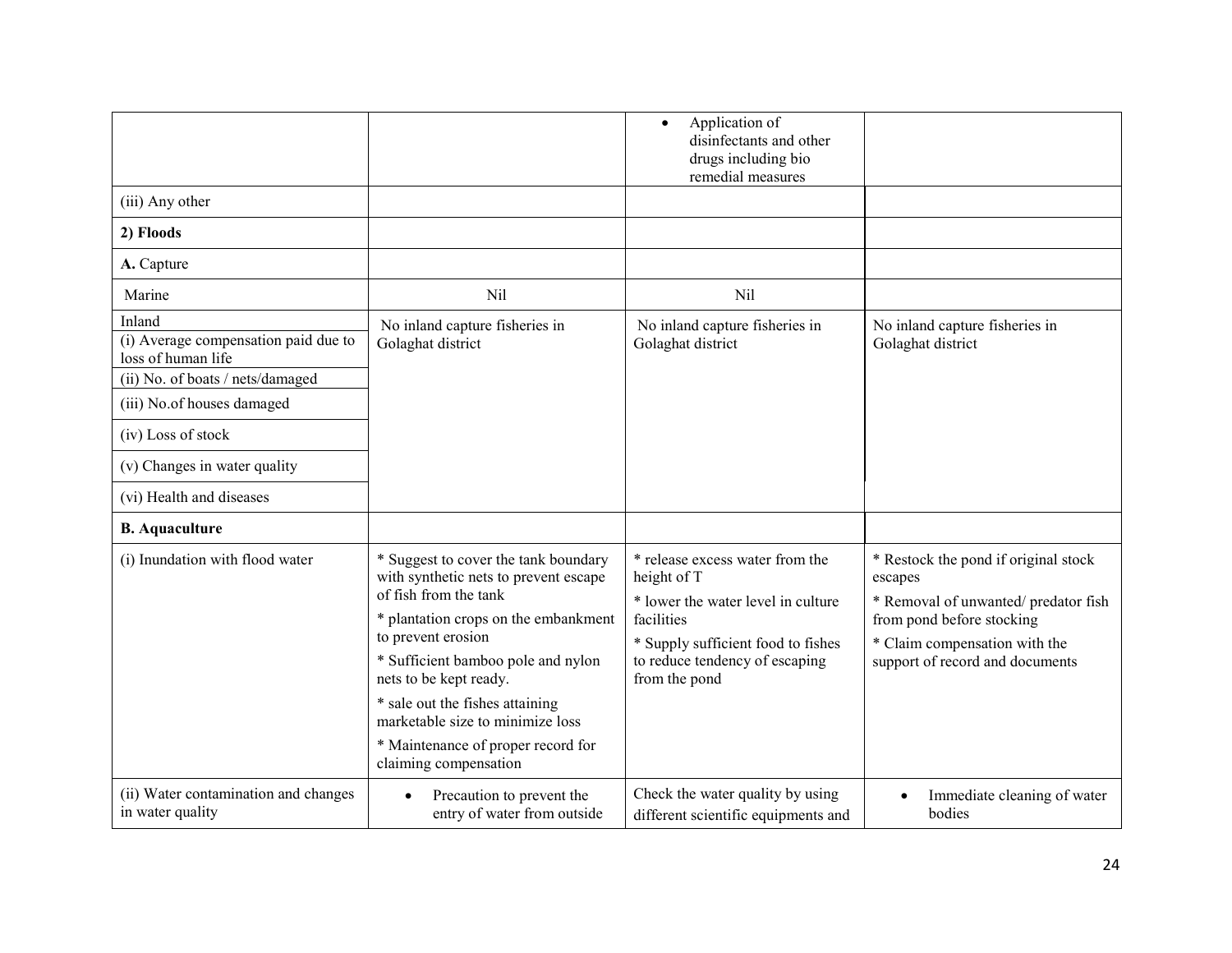|                                                                 | Precaution of prevent the<br>$\bullet$<br>entry of contaminated water<br>from nearby agricultural land<br>Apply lime regularly as per<br>recommendation | suggest technical measures to<br>rectify the water quality as and<br>when needed                                                                                               | Frequent water monitoring<br>$\bullet$<br>of water bodies<br>Apply preventive agents<br>$\bullet$<br>before onset of winter                                                     |
|-----------------------------------------------------------------|---------------------------------------------------------------------------------------------------------------------------------------------------------|--------------------------------------------------------------------------------------------------------------------------------------------------------------------------------|---------------------------------------------------------------------------------------------------------------------------------------------------------------------------------|
| (iii) Health and diseases                                       | Stock emergency medicines                                                                                                                               | Identifications of type of<br>disease outbreak,<br>immediate removal of<br>disease causing agents/<br>dead fish<br>Use of disinfectants,<br>chemicals and therapeutic<br>drugs | Diagnosis of diseased fish,<br>generation of data about<br>type/ kind of disease spread.<br>Proper disposal of dead fish<br>$\bullet$<br>Loss assessment and<br>insurance claim |
| (iv) Loss of stock and inputs (feed,<br>chemicals etc)          | Keep the stock and inputs for<br>emergency purpose                                                                                                      | Bring inputs from areas<br>$\bullet$<br>not affected by flood                                                                                                                  | Strengthening of stocks<br>$\bullet$<br>Assessment of total loss<br>Insurance claims                                                                                            |
| (v) Infrastructure damage (pumps,<br>aerators, huts etc)        | * Training for the repair of the<br>infrastructure<br>* Follow flood control management<br>plan<br>* Infrastructure insurance                           | * immediate management of<br>release supplies                                                                                                                                  | * Locate backup equipment and verify<br>its operations<br>* Loss assessment and insurance<br>claims                                                                             |
| (vi) Any other                                                  |                                                                                                                                                         |                                                                                                                                                                                |                                                                                                                                                                                 |
| 3. Cyclone / Tsunami                                            | Not a cyclone affected district                                                                                                                         | Not a cyclone affected district                                                                                                                                                | Not a cyclone affected district                                                                                                                                                 |
| A. Capture                                                      |                                                                                                                                                         |                                                                                                                                                                                |                                                                                                                                                                                 |
| Marine                                                          |                                                                                                                                                         |                                                                                                                                                                                |                                                                                                                                                                                 |
| (i) Average compensation paid due to<br>loss of fishermen lives |                                                                                                                                                         |                                                                                                                                                                                |                                                                                                                                                                                 |
| (ii) Avg. no. of boats / nets/damaged                           |                                                                                                                                                         |                                                                                                                                                                                |                                                                                                                                                                                 |
| (iii) Avg. no. of houses damaged                                |                                                                                                                                                         |                                                                                                                                                                                |                                                                                                                                                                                 |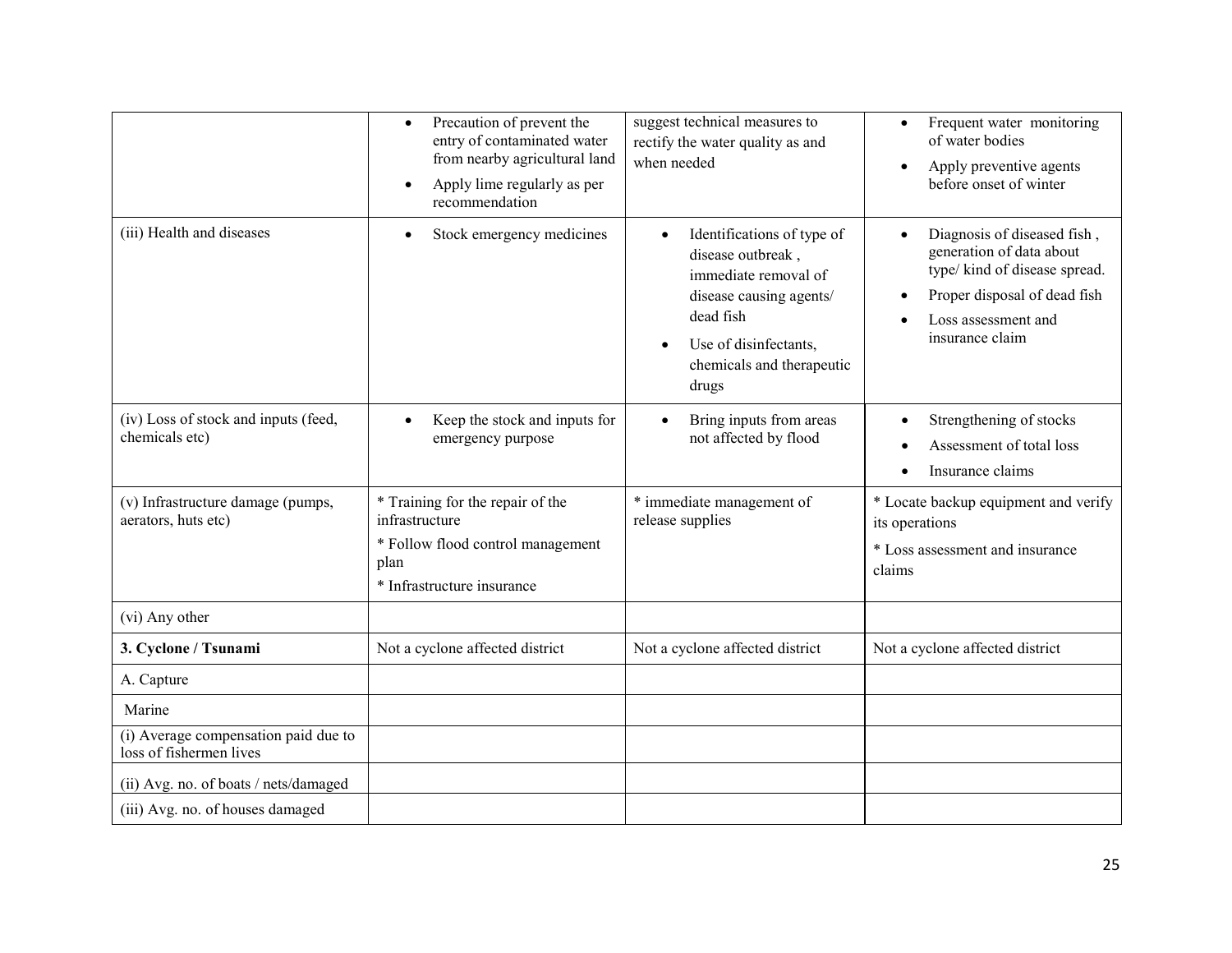| Inland                                                                |                                                    |                                                    |                                                    |
|-----------------------------------------------------------------------|----------------------------------------------------|----------------------------------------------------|----------------------------------------------------|
| B. Aquaculture                                                        |                                                    |                                                    |                                                    |
| (i) Overflow / flooding of ponds                                      |                                                    |                                                    |                                                    |
| (ii) Changes in water quality (fresh<br>water / brackish water ratio) |                                                    |                                                    |                                                    |
| (iii) Health and diseases                                             |                                                    |                                                    |                                                    |
| (iv) Loss of stock and inputs (feed,<br>chemicals etc)                |                                                    |                                                    |                                                    |
| (v) Infrastructure damage (pumps,<br>aerators, shelters/huts etc)     |                                                    |                                                    |                                                    |
| (vi) Any other                                                        |                                                    |                                                    |                                                    |
| 4. Heat wave and cold wave                                            | Not a heat wave and cold wave<br>affected district | Not a heat wave and cold wave<br>affected district | Not a heat wave and cold wave<br>affected district |
| A. Capture                                                            |                                                    |                                                    |                                                    |
| Marine                                                                |                                                    |                                                    |                                                    |
| Inland                                                                |                                                    |                                                    |                                                    |
| <b>B.</b> Aquaculture                                                 |                                                    |                                                    |                                                    |
| (i) Changes in pond environment<br>(water quality)                    |                                                    |                                                    |                                                    |
| (ii) Health and Disease management                                    |                                                    |                                                    |                                                    |

<sup>a</sup> based on forewarning wherever available